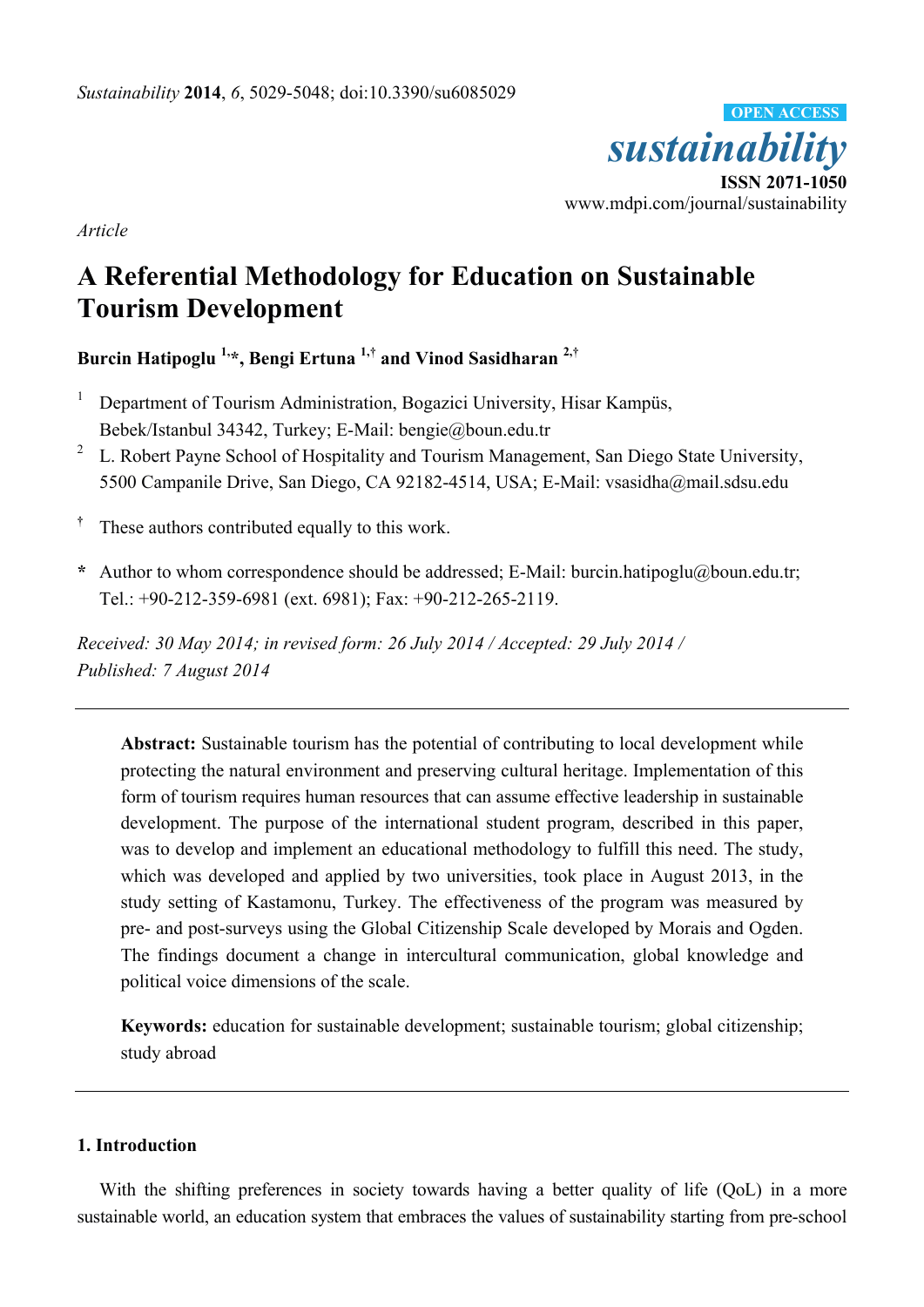and continuing into university education can act as a "a motor for change" [1] for creating sustainable communities. Through their education, students need to gain alternative values, knowledge and skills for integrating sustainability into their daily lives. According to Oxfam [2], the education of young people for global citizenship is of paramount importance for preparing them to meet the social, environmental and economic sustainability challenges of tomorrow. Higher education institutions can play an active role in this transformation as they prepare future citizens and professionals to address the challenges of the 21st century.

Both sustainable development and education for sustainable development (ESD, as it is called by UNESCO) are complex issues. Sustainable development concerns not only the society, but also governments, organizations, educators, as well as many others. The concept of sustainability is not new, yet it means "many different things to many different people" [3,4]. The different interpretations of the term are partially a result of its multidimensionality (economical, ecological and social) and multidisciplinary nature. Education for sustainable development (ESD) is a new and emerging concept. Similar to sustainable development, there are many debates on its definition and correct terminology. Defined in simple terms, it is the process of learning and teaching about how to achieve sustainable development. UNESCO believes better QoL starts with better education. Students that are socially responsible have social concern for others as well as the environment [5].

UNESCO, through its initiative "The Decade for Education for Sustainable Development 2005–2014" (UNDESD), has called all educators into action to: (1) promote and improve quality education; (2) reorient existing education to address sustainable development; (3) build public understanding and awareness; and (4) provide practical training [1]. In the last decade, governments worldwide have adopted UNDESD recommendations to integrate sustainable development into their education programs [6,7]. For example, in Scotland, the Scottish Executive initiated a five-year action plan titled "Learning for our Future" with the aim that "by 2014, people in Scotland have developed the knowledge, understanding, skills and values to live sustainable lives" and later continued with a follow-up program called "Learning for Change" [8]. The Australian government responded to UNDESD through their "Caring for Our Future" program with the use of education and learning tools for change towards sustainability. The Australian Research Institute in Education for Sustainability (ARIES) was established as a research center in order to promote sustainability-oriented change within the higher education sector [9].

Numerous higher education institutions around the globe have developed course content and built partnerships to advance ESD. In the United Kingdom, the Universities of Bradford and Plymouth, respectively, have implemented a structured approach to curriculum development in this area [10]. In Australia, seven universities have partnered with community stakeholders in order to develop course content and design experiential learning experiences [9]. Two universities, in Finland and the United States, have built a collaborative knowledge base via Facebook for teaching sustainable tourism [11]. In the United States, Arizona State University has established a School of Sustainability, which offers both undergraduate and graduate degrees in the field of sustainability studies [4].

Despite the aforementioned examples, the integration of sustainable development principles into higher education programs is reported to be slow [12,13] with no "systematic treatment for learning" [3] and with much more work to be done [14]. Some of the current barriers to ESD, identified by academic scholars, are as follows: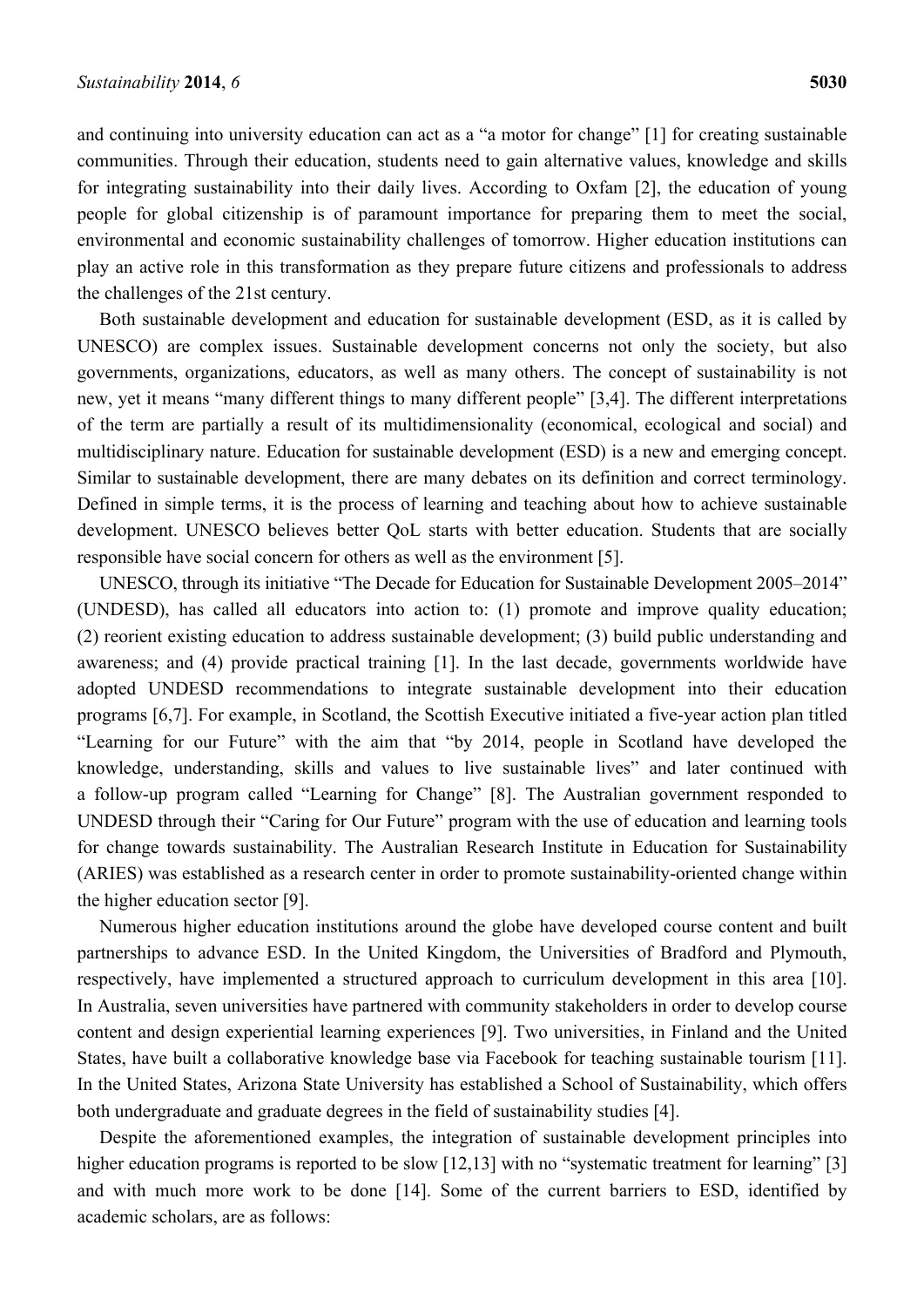- (1) Lack of motivation and resistance to change for both staff and students [4,10,15,16].
- (2) Mindset change for academicians [17].
- (3) Lack of skills/expertise/confidence of academicians [7].
- (4) Ethos/culture/organizational structure [10].
- (5) Crowded curriculum/time constraints for academicians [18].

Although the debate on how best to integrate sustainability into higher education has been ongoing for some time among scholars, there is growing consensus that classical learning techniques will not be suitable for sustainability teaching and that the multidisciplinary and multidimensional nature of sustainability requires a deep learning approach [10,19]. Many recommend a whole systems change for achieving transformation, rather than "add-on approaches to existing structures and curricula" [20]. A "sustainability literate person" should be able to conceptualize the relationships between the three dimensions of sustainability and make knowledgeable decisions based on the whole system [21]. A curricular architecture for sustainability education that involves all stakeholders, such as academic directors, professors, students and staff [15], is likely to be the most effective in terms of catalyzing sustainability transformations relating to the "educational paradigm, purpose, policy and practice" [20] of institutions. Furthermore, finding the right pedagogical approach for teaching sustainability and conducting "real world" research is as important as deciding on content [13].

The purpose of this paper is to present a real case used in tourism education to equip students with global citizenship and to improve their skills and knowledge in developing sustainable tourism in a global setting. In the following sections, a discussion of recent developments in this field and a detailed description of the design and implementation of the educational program is provided. In order to assess the impact of this educational methodology on the leadership qualities of students for sustainable tourism development, a survey instrument was administered both before and after the program implementation. The Global Citizenship Scale developed by Morais and Ogden [5] was used in this survey instrument. The changes in global citizenship scores of learners along various dimensions of this scale are reported in the Results and Discussions section.

### **2. Education for Sustainable Tourism Development**

Sustainable tourism is widely accepted and advocated by international organizations and practitioners as an effective tool for local community development [22,23]. It has the potential of contributing to local development while protecting the natural environment and preserving cultural heritage. Achieving these multiple goals requires human resources that can assume effective leadership in sustainable tourism development. Canziani *et al.* [24] defines sustainability education in tourism as "any level of education or training related to environmental, socio-cultural, and economic issues in the conduct of tourism enterprise and tourism development".

A survey of 400 sustainability coordinators, conducted by The International Society of Sustainability Professionals, showed that in the near future, soft skills, like good communication with stakeholders and problem solving, are going to be the differentiating factors for professionals. In addition, it is anticipated that professionals will increasingly deal with climate change and energy issues [25] in the future. Scholars in the tourism field also acknowledge that future tourism professionals will need "different skills, aptitudes and knowledge to succeed" [26]. Despite these assertions, current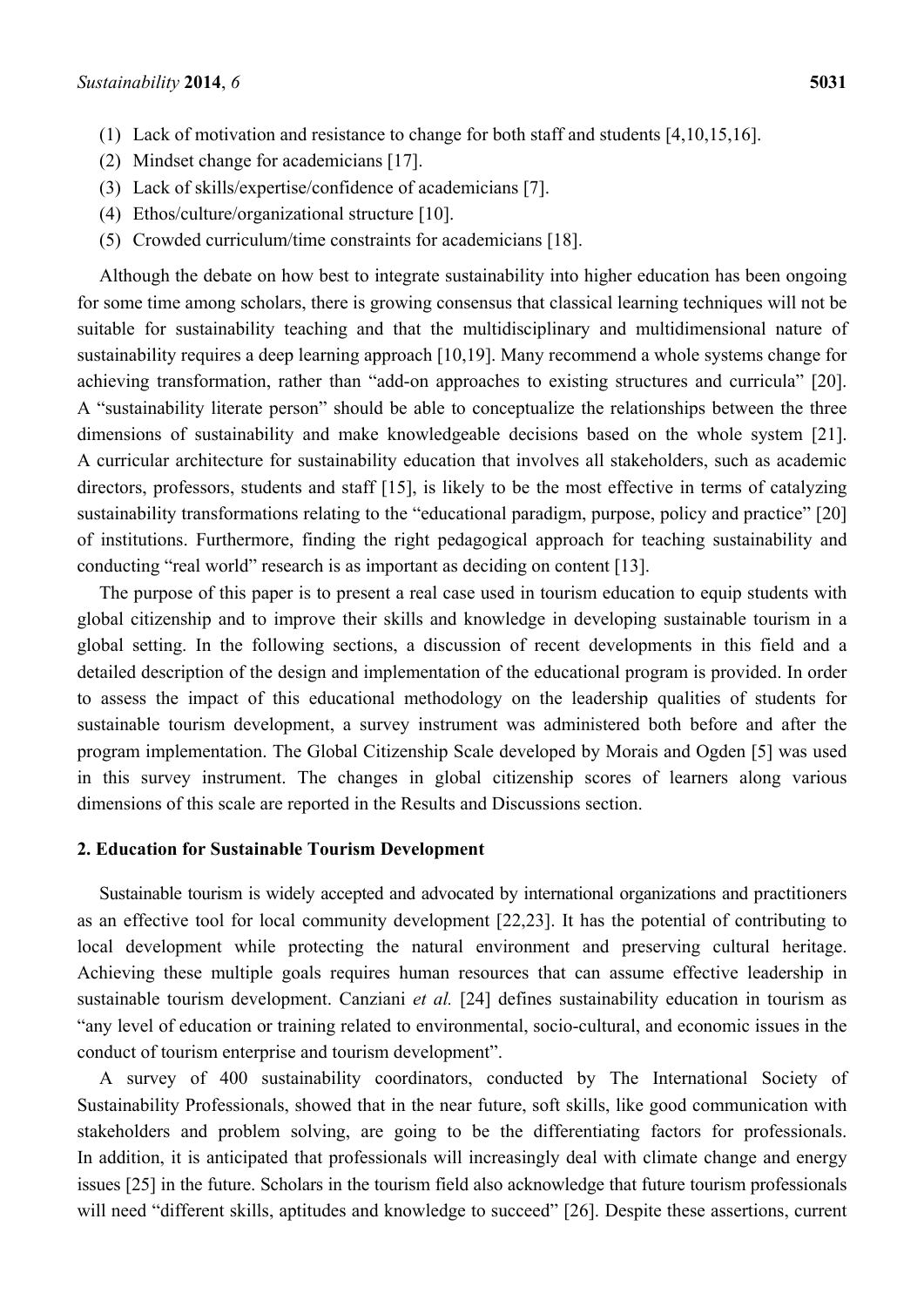literature reveals the lack of a coherent learning system [24] and a lack of resources [27] for sustainability education in tourism; it tends to be applied in an "*ad hoc* way" [18] and the "current narrow vocational style" [20] or "education for jobs and marketability" [4] focus of tourism schools does not fit with the demands of the education for sustainability.

There are a few widely referred to initiatives about education for sustainable tourism. UNESCO had prepared a "Teaching and Learning for a Sustainable Future" program for the 2002 World Summit on Sustainable Development (updated in 2010). Teaching sustainable tourism was among the 27 modules of its education program [28]. In 2000, five European and 6 Latin American universities formed the ACES (the Spanish acronym for Curriculum Greening of Higher Education) network. Utilizing participatory action research the teaching staff and researchers from different backgrounds worked together on pilot projects. As a result, ACES network developed a curriculum greening model applicable to various studies [29].

A more recent and specific initiative was developed by a group of concerned tourism scholars. Eighty educators worked on the initiative between 2007 and 2010 and formed the Tourism Education Futures Initiative (TEFI). TEFI seeks to "fundamentally transform tourism education" and suggests integrating a five-value set (ethics, stewardship, knowledge, professionalism, mutuality) into tourism education programs [26,30]. Global citizenship is seen as essential for addressing the problems of the 21st century by TEFI, and their mission statement states that "TEFI seeks to provide vision, knowledge and a framework for tourism education programs to promote global citizenship and optimism for a better world" [26].

Sustainability and global citizenship share several similar aims and values, such as care and responsibility for the larger community and environment. However, there is a notable lacuna of literature that combines sustainability and global citizenship [31]. Global citizenship is "actions and beliefs that nurture environmentalism, justice and civic obligations" [32]. Global citizens are people who are aware of the wider world [2] and take responsibility for social and environmental issues, both at local and international levels [33].

There are several scales that can be utilized to measure changes in global citizenship. The Global Competence Aptitude Assessment uses the knowledge, skills, attitudes and experiences necessary to become global citizens [34]. The Global Perspective Inventory (GPI) uses cognitive, intrapersonal and interpersonal dimensions for examining holistic global student learning and development [35]. Paige *et al*. [36] use the Global Engagement Survey to examine students' participation in global engagement activities. Their survey uses five dimensions: civic engagement, knowledge production, philanthropy, social entrepreneurship and voluntary simplicity. Tarrant and Lyons [32] use a seven-item scale developed by Stern [37] to examine environmental citizenship. Among all, Morais and Ogden's scale uses a more complete definition of global citizenship [5]. They describe global citizenship in terms of three dimensions.

(1) Social responsibility is the perceived level of interdependence of and social concern for others, society and the environment. The sub-dimensions of social responsibility are listed as *global justice and disparities, altruism and empathy and global interconnectedness and personal responsibility*.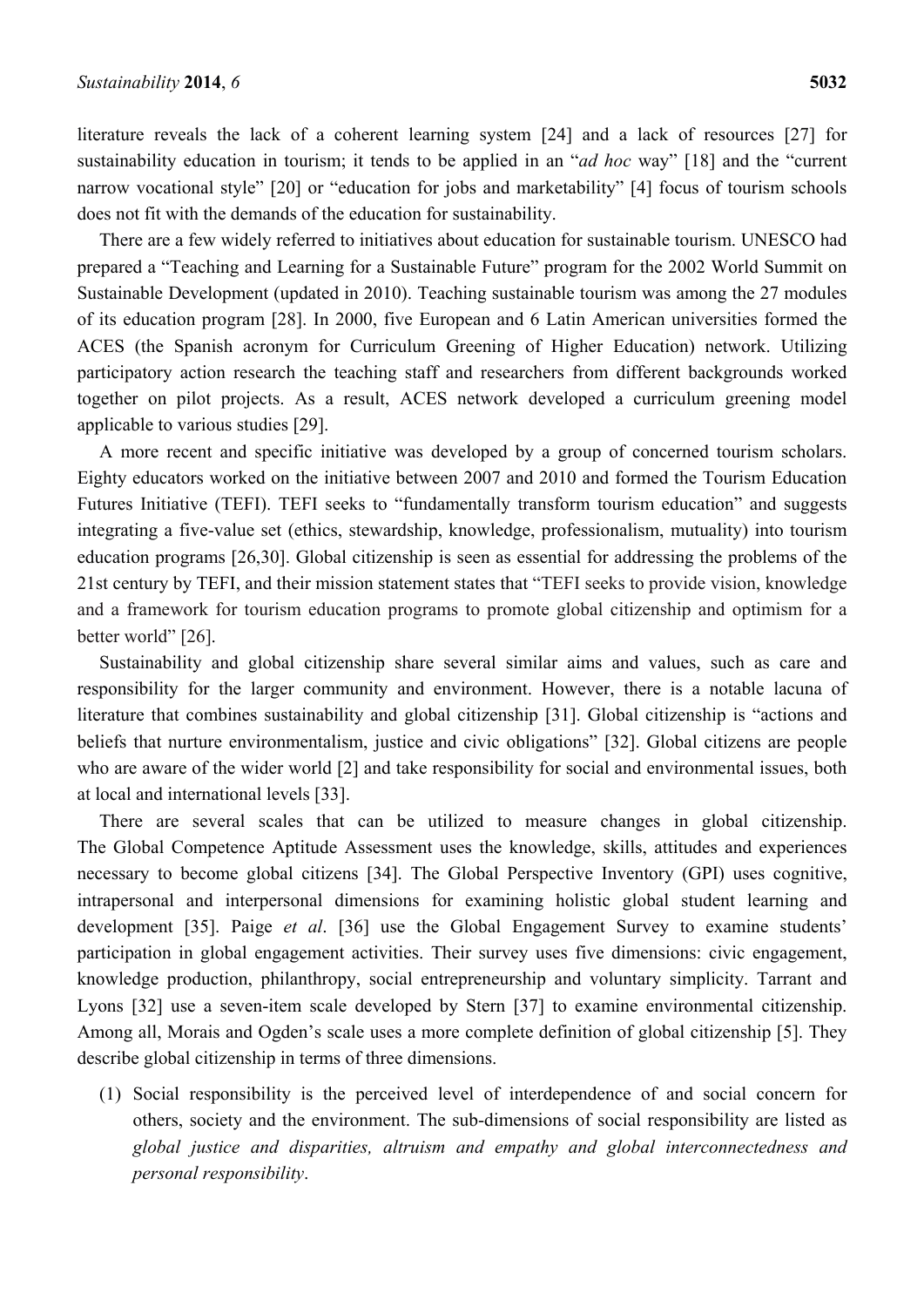- (2) Global competence is having an open mind while actively seeking to understand others' cultural norms and expectations and leveraging this knowledge to interact, communicate and work effectively outside one's environment. The sub-dimensions of global competence are *self-awareness*, *intercultural communication* and *global knowledge*.
- (3) Global civic engagement is the demonstration of action and/or the predisposition toward recognizing local, state, national and global community issues and responding through actions, such as volunteerism, political activism and community participation. The sub-dimensions of global civic engagement are *involvement in civic organizations' political voice* and *glocal civic activism*.

Many instructional models are being tested by academic institutions around the globe for learning and teaching sustainable development. Some of the alternative models of education suggested for sustainability are action learning [38,39], outdoors and field study [31], project-based learning [40], community-based learning and study-abroad programs [5]. However, study-abroad programs alone may not be enough for teaching sustainable development or improving global citizenry. A study conducted in the U.S. has shown that the greatest benefits are achieved when students study abroad through the experiential/field study method and receive directed instruction in the objectives of the study [41]. Currently, there are only a few empirical studies on the impact of study-abroad programs on sustainability and global citizenship [42]; however, scholars strongly assert that these experiences will provide students "with a greater sense of intercultural understanding, social justice and equity, self-awareness, and environmental literacy" [31] and will guide them in becoming global citizens [5]. Furthermore, international collaboration for education for sustainability will enable parties to exchange information and find solutions to sustainability problems that may be transferable [6] across institutional and international boundaries.

In brief, study-abroad programs are structured educational experiences in which "participants travel to a location as a group with the primary purpose of engaging in a learning experience directly related to that location" [31]. The choice of location is significant for teaching sustainability. A study of American students travelling abroad found that location, as well as gender and first-time travelling experience does influence students' environmental citizenship [32]. According to the Open Doors Report on International Educational Exchange [43], 273,996 American students travelled for study-abroad programs during 2010 to 2011. Such programs have become popular, and they are expected to become more popular in the near future. The main destinations for American students were the United Kingdom and Italy, and less than 1% of the total (2042) studied abroad in Turkey during the time period.

The next section describes the educational design of the study and how structured learning for sustainable tourism development was implemented during the program.

#### **3. Background Information of the Educational Program**

The educational program that is presented in this article was specifically developed and implemented by three faculty members to foster learning for sustainable tourism development and improvement in global citizenship behavior in an international setting. Implemented in 2013, it is a joint program of the Department of Tourism Administration at Bogazici University, Turkey, and the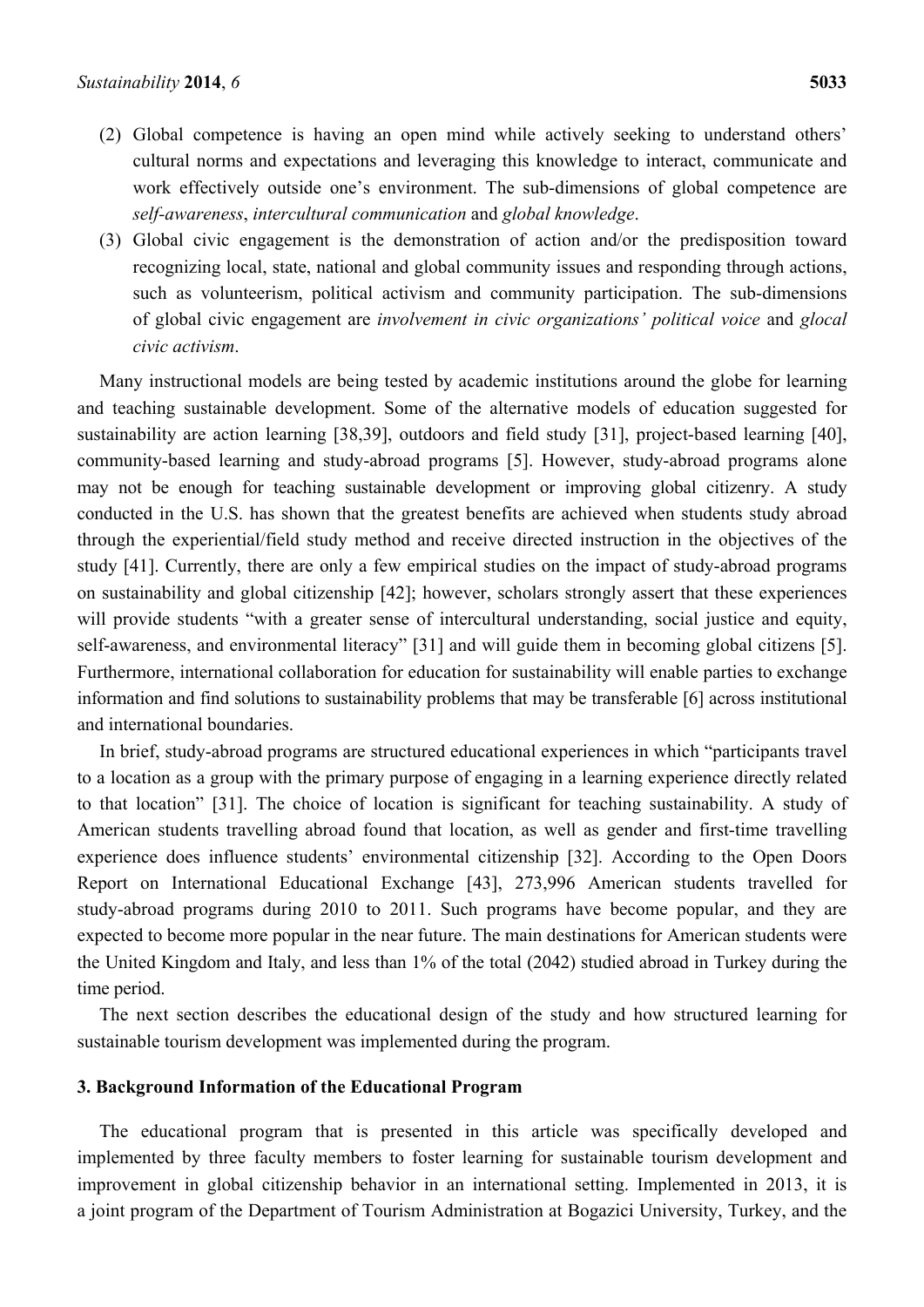School of Hospitality and Tourism Management at San Diego State University, USA. The educational program has two components (Figure 1). The first component takes place in a classroom setting before and after travelling to the destination. The field-based component, which is part of a study-abroad program, focuses on sustainable tourism development at a single destination. The field study took place over the course of twelve days in August 2013, in the study setting of Kastamonu, Turkey.

Figure 1. A learning methodology for education on sustainable tourism development and global citizenship.



Adopted from [24].

Students from both schools participated in the study; there were 15 American students and 13 Turkish students; 25 of them were at different stages of their four-year undergraduate tourism management education, and three Turkish students had completed their first year in the sustainable tourism management graduate program. Their knowledge regarding sustainable tourism development varied, as they were at different stages of their programs, but they had all taken at least one course that introduced the principles of sustainable tourism development. Twelve students had already travelled abroad for education (study abroad programs for American students, Erasmus program for Turkish students), and the remaining sixteen students had never been abroad.

Study abroad programs are a form of tourism, which dovetails well with the central tenets of sustainability. According to Long, Vogelaar and Hale, some of the ways of mitigating the negative effects can be through changes made to program logistics, curricular and co-curricular design and program mission and assessment. Accordingly, *choice of transportation, destination selection and the*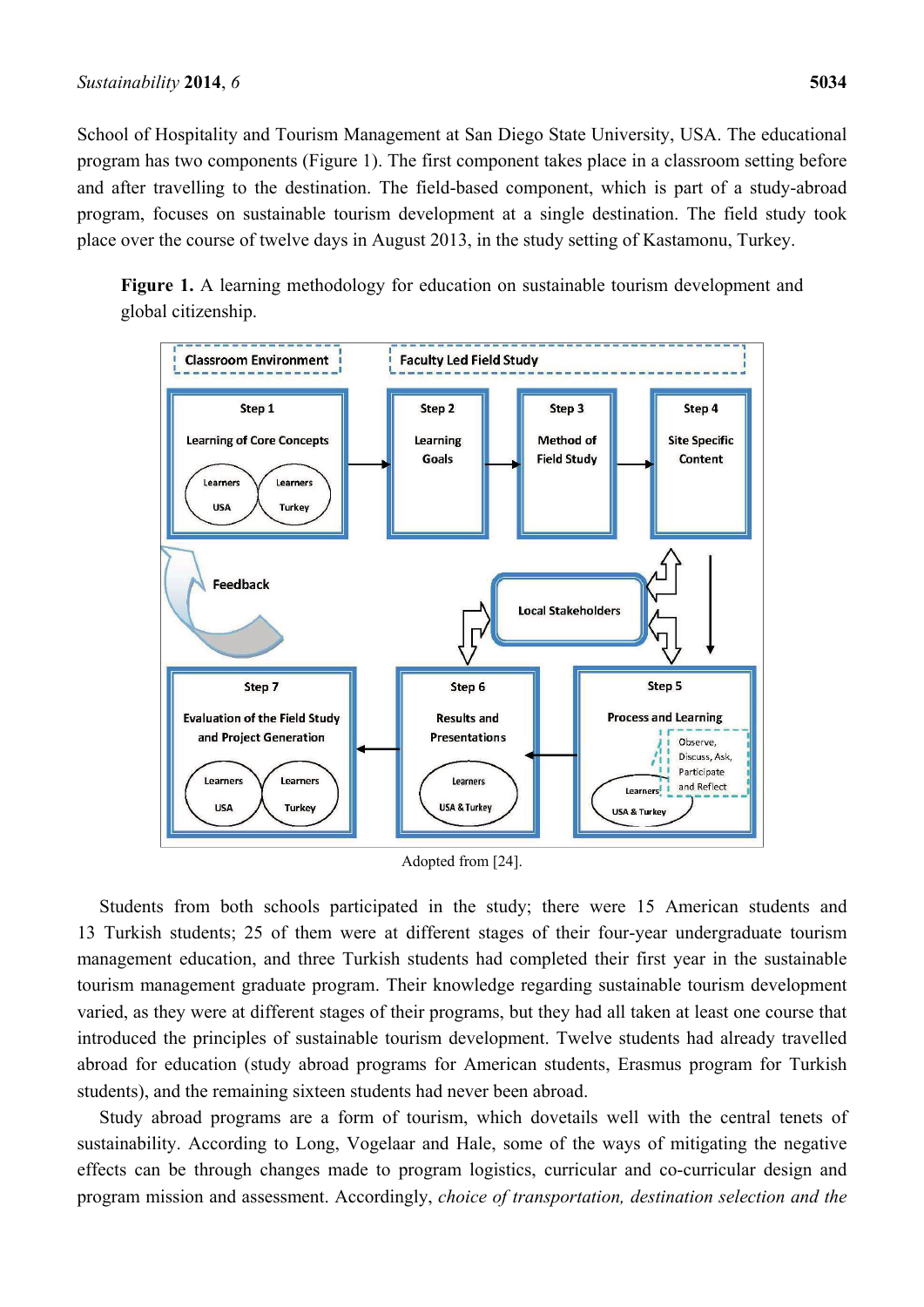*choice of food and lodging at the destination* are key elements of logistics [31]. In our field study program, the logistics were purposefully planned to give the minimum negative effect to the environment and the host communities. For example, while in Istanbul, students were given city bus passes, and the educational tours were conducted using the public bus service or by walking. An intercity bus service was used to travel from Istanbul to the study site of Kastamonu during their stay in the region; all participants either walked or used the bus service in Kastamonu. The group was lodged at a historic Konak (Ottoman-style mansion) in Kastamonu, which gave them a deeper understanding of the old Ottoman lifestyle and cultural values. Furthermore, the group had eaten locally prepared food, both at the hotel and also at the sites visited during their stay. They were exposed to local recipes and traditional ways of cooking, and reciprocally, the participants provided direct monetary benefits to the local people who had prepared the food.

## **4. Design of the Educational Program**

Canziani *et al.* [24] highlight the need for a cohesive learning system for sustainability, as well as appropriate learning content. They also recommend the adoption of existing decision tools in their entirety rather than piecemeal application and concentrate on how to apply these tools to tourism sustainability contexts [24]. A holistic learning system should incorporate global communities of practice (including, educators, practitioners and agencies), inputs from learners, goals, implementation, evaluation of the learning and a feedback loop. Framed on the learning model by Canziani *et al.*, this study has seven consecutive steps. Our model, as illustrated in Figure 1, places stakeholders at the core, which are supported by feedback channels, linking them to the academic team, including students and faculty. The program will be further explained through the seven steps of the learning model.

*Step 1 Learning of core concepts*: Students had prior exposure to the principles of sustainable tourism development within the context of their individual classroom settings in the United States and Turkey, respectively. Five months prior to their travel to Turkey, a faculty member from Bogazici University had travelled to San Diego State University and provided a presentation about the context of the field trip and described the social, cultural, economic, environmental and political attributes of Turkey. All of the readings, assignments and the assessment criteria were shared with both of the American and Turkish students through an online course site. The readings included academic articles (focusing on measures of happiness and wellbeing), as well as destination-specific economic reports, recent tourism data and strategic tourism plans. In addition Turkish students were given the task of preparing brief reports on the social, cultural, natural and historical values of the Kastamonu area. These reports were also shared at the course site.

*Step 2 Learning goals*: The program aimed to contribute to students' knowledge, skills and aptitudes, which would enable their transformation into global citizens and future sustainable tourism professionals. The specific goals of the program are:

- (1) Define sustainable tourism,
- (2) Attain cross-cultural understanding and engage in bi-national collaborations,
- (3) Discuss and recommend how sustainable rural tourism development can aid the improvement of QoL at a destination.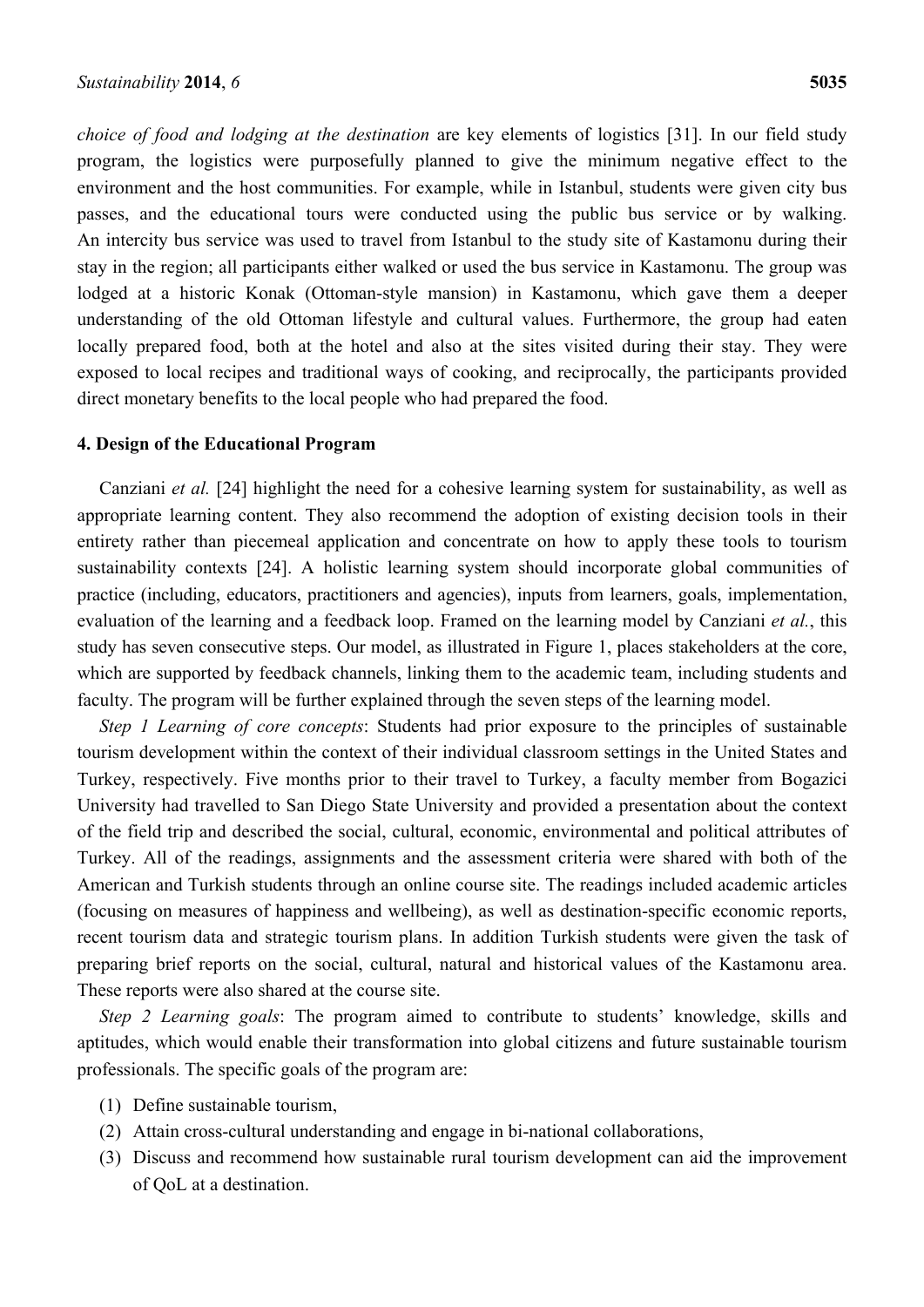*Step 3 Method of the field study*: The literature emphasizes that concerns for teaching sustainability should be about "what to teach", as well as "how to teach [10]. Taking this understanding into consideration, three faculty members collaboratively developed the education program content and identified a suitable learning environment for attaining the program goals; the learning components of the program were carefully determined and finalized over a two-year period, prior to implementation in 2013. The applied methodology before starting the program had multiple elements; select students for the program, choose the field study area and sites to be visited, decide on the topic of the group assignment and suggest a measurement scale, integrating stakeholders into the program and suggesting an assignment evaluation methodology.

Student activities were deliberately planned to facilitate intercultural understanding at several levels. Students were asked to work in bi-national groups of four, which enabled them to understand the other nationality's learning methods and work habits. They were also asked to self-select their group members after spending a day together, which ensured that they felt comfortable working in their groups. Even though the daily trips were conducted with the entire student group, teams were encouraged to prepare their questions beforehand and to interview the stakeholders with their group members.

Sustainable tourism development principles were woven into the group assignment, which included a presentation of findings at the end of the field trip and the conclusion of the field-study. Students were asked to "Examine how sustainable rural tourism development could be achieved in Kastamonu province, through the improvement of the QoL of the region's residents." This is consistent with the recent literature that uses QoL within the definitions of sustainability [44]. Students were recommended to employ the indicators suggested by the Seattle Area Happiness Initiative to evaluate QoL improvements in the Kastamonu region.

The Happiness Initiative measures happiness along nine dimensions of wellbeing [45]:

- ecological vitality: quality of local and global environment with access to nature
- governance: confidence in each level of government and freedom from discrimination
- material wellbeing: satisfaction with financial situation and financial future
- psychological wellbeing: issues of self-esteem, autonomy and sense of purpose
- physical health: physical health and experience of disability or long-term illness.
- time and work-life balance: senses of stress, control over their lives and overwork
- social vitality and connection: interpersonal trust, social support and community participation
- education: participation in educational activities, discrimination
- cultural vitality: participation in arts and culture, sport and recreation activities

The next section explains how each site in Kastamonu was selected using the nine dimensions of the initiative.

*Step 4 Site specific content*: The region of Kastamonu, Turkey, was specifically chosen for the field study, due to its attributes and alignment with the requirements of the educational program—the area is rich in cultural, natural and historical resources and, yet, tourism is underdeveloped. Migration to larger cities for work and education is an ongoing concern, and the development of tourism is seen as a panacea to this problem. Kastamonu is one of the areas designated for tourism development according to the report of "Tourism Strategy of Turkey, 2023" [46].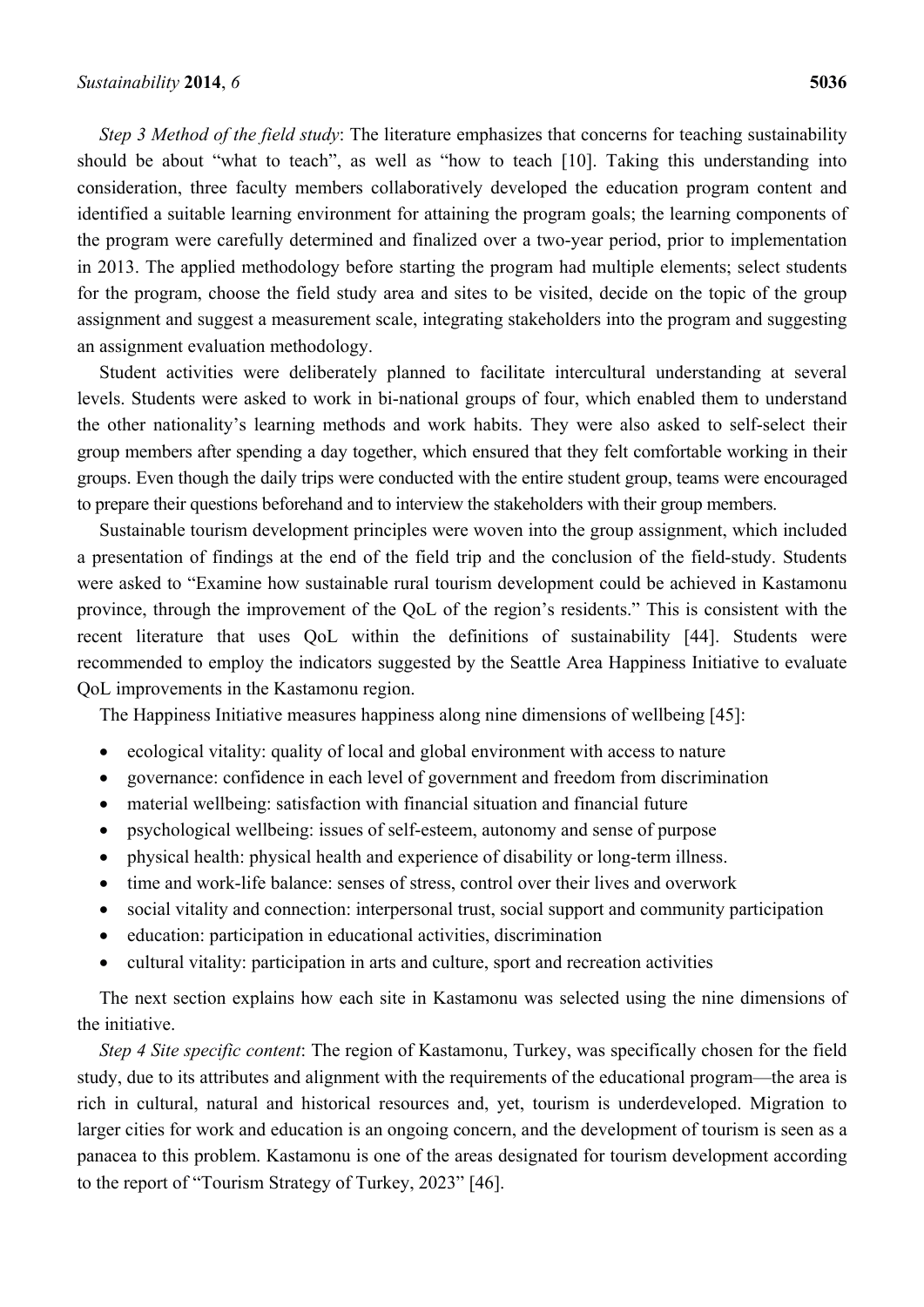The daily trips and visits in the Kastamonu area were planned to cover the Seattle Area Happiness Initiative indicators, in line with the contextual characteristics of the city (human, cultural, natural, historical resources). Consultation with the stakeholders started one year prior to the field trip in Kastamonu, and their input was critical in planning the field trip and its components. A typical day included the following events:

- Meet with Tasköprü Chamber of Agriculture and take part in the garlic harvest
- Lunch at a village house with the community
- A visit to the Municipality
- A visit to the archeological site at Pompeipolis, meeting with the archeologists and the site coordinator
- A visit to the Tasköprü Festival area (a local festival held after the garlic harvest)
- Dinner with the excavation team

Each day combined multiple elements of the Seattle Area Happiness Initiative indicators. The program shown above was planned to experience: (1) material wellbeing (garlic harvest as an economic activity); (2) governance (meeting with the municipality); and (3) cultural vitality (thousands of local residents participated in the Tasköprü Festival) in the area.

Upon completion of the daily visits, students obtained a well-rounded view of the QoL of Kastamonu residents and had come into contact with multiple stakeholders involved in tourism activities. The next section summarizes their learning routines.

*Step 5: Process and learning*: After arriving in Istanbul, students spent two full days with the guidance of the three faculty members involved in the project and two others who had joined from Bogazici University. As a part of the Istanbul portion of the program, students were exposed to cultural pluralism in Turkey, from both historical and contemporary socio-political perspectives. The Istanbul experience established the academic foundation for the students to engage in enriched, meaningful, cross-cultural interactions in preparation for their field study.

On the way from Istanbul to Kastamonu, the group spent half a day in the city of Safranbolu. This visit gave them the opportunity to experience a city that is on the UN World Heritage list that had developed cultural tourism for the last twenty years [8]. Later during the week, students were asked to make comparisons of the tourism development in Safranbolu and Kastamonu.

During the learning for sustainable development, the emphasis should be on "participation, appreciation and self-organization", rather than "fragmentation, control and manipulation" [20]. Accordingly, after arriving in Kastamonu, students were asked to form their groups and start working together as a team; the faculty observed group interactions and offered guidance only when needed, and; briefings about Kastamonu were provided by the Bogazici University students during site visits. The "Learning for Our Future" program of the Scotland Government has identified (1) *joined up thinking*, (2) *participative working* and (3) *reflective practice* as an essential set of skills for learning for sustainable development [8]. Based on this understanding, groups were provided the flexibility to organize their learning experiences. They decided how they used their afternoon discussion and reflection hours and which kinds of information they needed to collect during their trips.

The types of student learning observed by the faculty were as follows: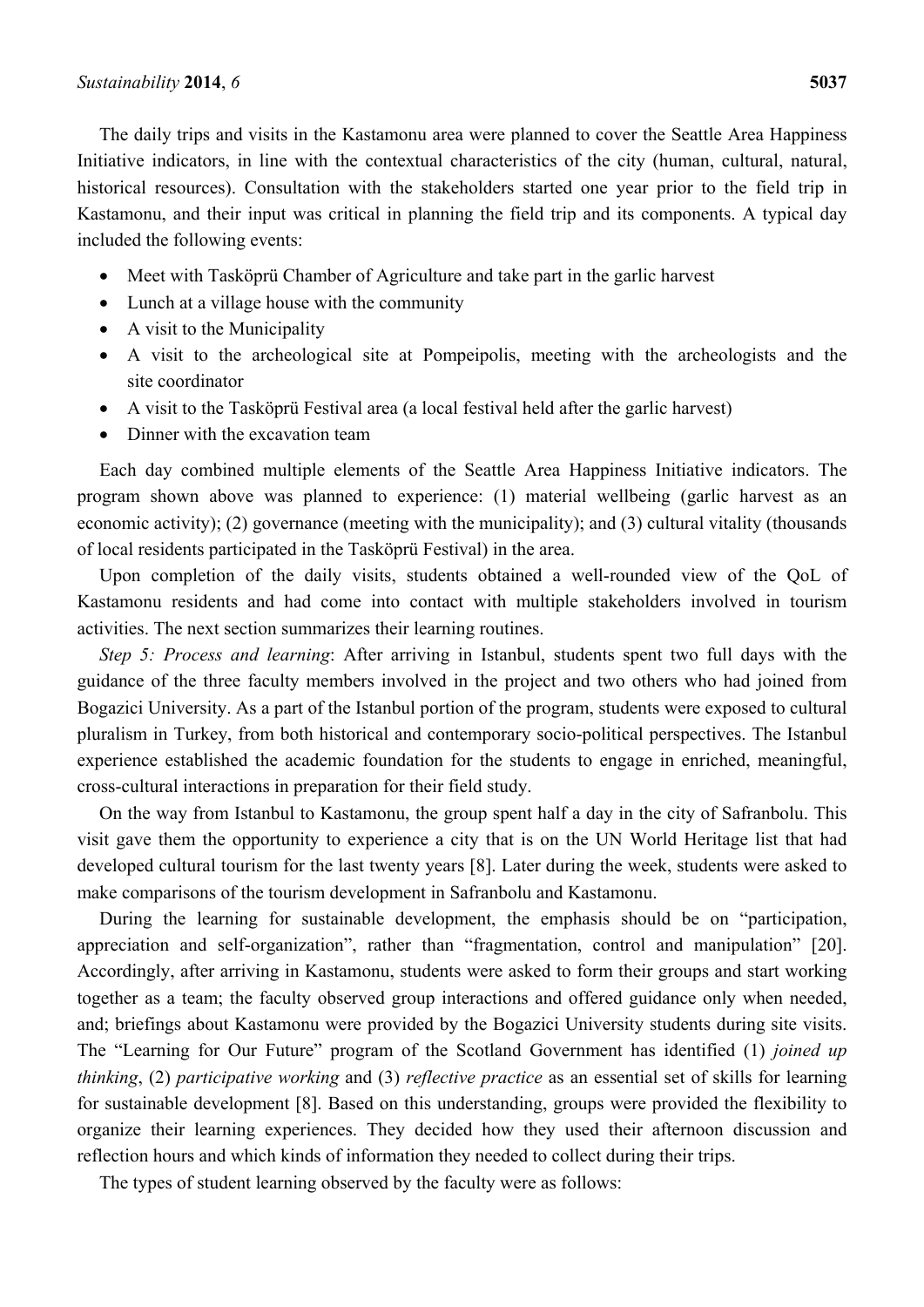- *Observe* local community traditions, food preparation, economic activities, religious practices and arts and folkloric dances
- *Ask* questions of stakeholders and community members
- *Participate* in a local festival and community service
- *Discuss* issues with group members
- *Reflect* alone

The last step of their field trip learning experience was the presentation of their group findings, which is explained in the next section.

*Step 6: Results and presentations*: Groups were asked to present their findings in an electronic presentation format with the participation of all group members. On the final day of the field trip, all stakeholders involved in the project were invited to listen to and evaluate the presentations based on a clear rubric assessing the quality and relevance of the groups' findings and implications.

Groups were given a total of twenty minutes, which included the presentation in English, a brief summary in Turkish and time for questions and answers. Students were asked to provide the following responses in their presentations:

- (1) A brief overview of what each indicator means and how it connects to sustainability in the Kastamonu community.
- (2) To describe ways in which residents can achieve sustainability through tourism development in the Kastamonu community.
- (3) To list interesting sustainability-related facts in the Kastamonu community.

Stakeholders were asked to evaluate the students on the quality of their presentations with respect to *oral presentations, description of core issues, application to tourism, the group recommendations and the visuals*. During the question and answer phase, feedback was provided to the groups by each stakeholder present at the event. After the completion of presentations, the results of the field study were discussed by the faculty members and stakeholders; the feedback received is expected to aid in the planning of subsequent field study programs in the region.

*Step 7: Evaluation of the field study*: Upon completion of the study abroad program and returning to their respective universities, students were enrolled in a sustainable tourism course that was instructed by one of the organizing faculty members. The final student deliverables for this course included a detailed discussion of the findings from the field study and concrete recommendations and projects for the region, in terms of improving QoL through sustainable tourism development.

*Role of stakeholders*: Stern [20] asserts that any educational system should be seen as a sub-system of the wider society. In this regard, our program, which was shaped by the input of community members, has become an institutional part of the Kastamonu community. The field study was covered by the local newspapers widely and has found itself a place on the numerous web pages of the city.

The stakeholders that were involved in the field study included hotel owners and tourism entrepreneurs, Kastamonu Governor's Office, Kastamonu Tourism and Culture Department, the Governor's European Union Project Unit, the Regional Development Agency, the Chamber of Commerce, environmental activists, the Ecotourism Association, local university members and various municipalities. Collaboration will enable the "exchange of information and learning of common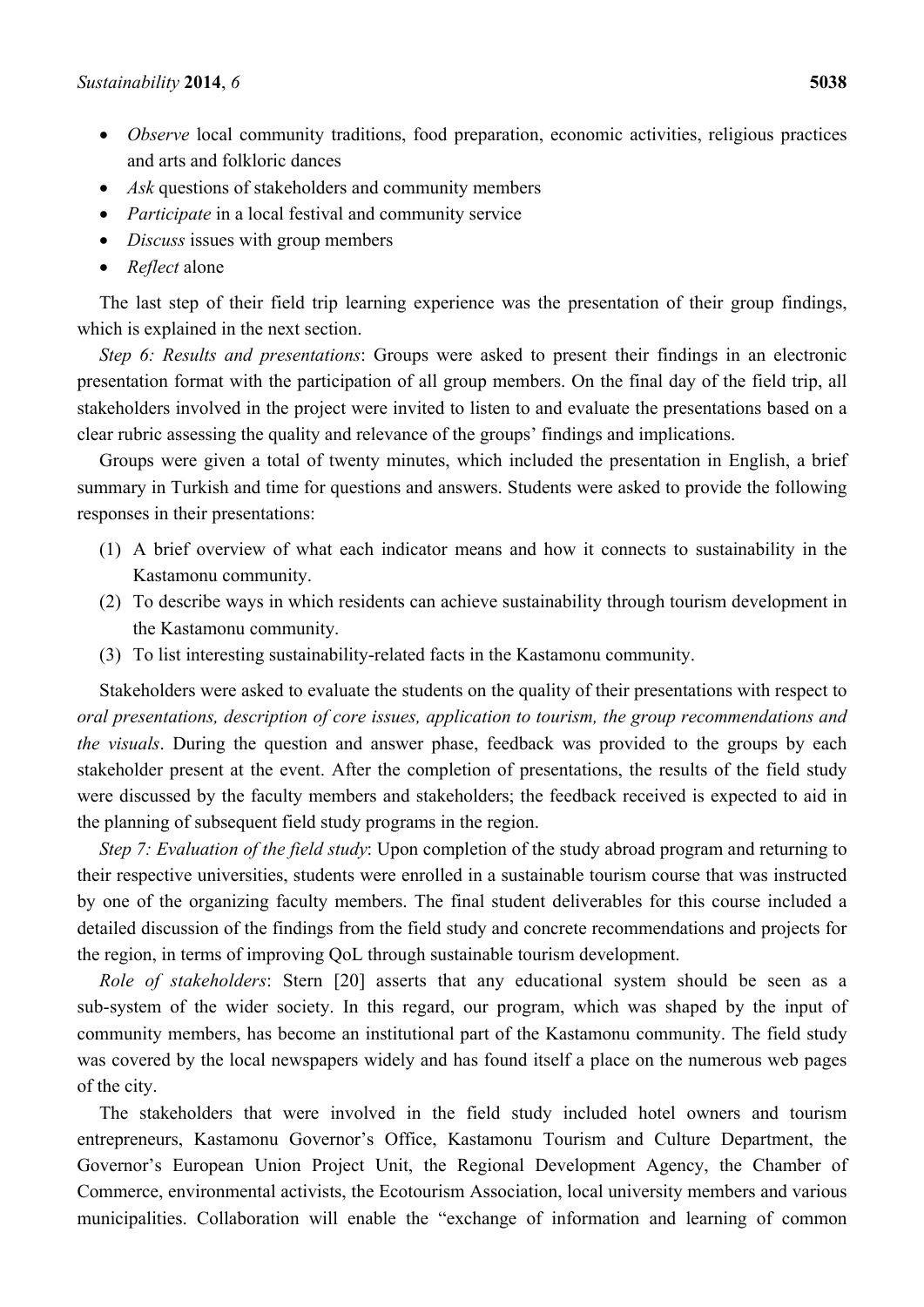worldviews", as well as "support a sustainability transition" [3]. In their study, Padurean and Maggi [47] noted that tourism students find that their universities are less involved with the community, which is something of value for the industry and the students. The inclusion of a diverse group of stakeholders in our study and their involvement in the planning, execution and evaluation stages of the field study ensured the creation of a community-based experience for the students.

In double-loop learning, there are positive feedback loops between the system and its environment, and they both attain a new state [20]. In our study, the change was facilitated through interactions with the environment and the stakeholders, and both the learners and stakeholders had significant transformative experiences as a result of exposure to each other (Figure 1, double-sided arrows signify this change).

#### **5. Evaluation of the Educational Program**

Stakeholder's evaluations of students' presentations, students' reflections of the program and student surveys were collected to evaluate the effectiveness of the program. In this study, student surveys were used to assess the impact of this educational methodology on the leadership qualities for sustainable tourism development. A pre-post design was used in which students completed a survey instrument on the first day (pre-test) and last day (post-test) of the program in Kastamonu. The Global Citizenship Scale developed by Morais and Ogden [5] was used in this survey instrument. The three dimensions of the scale are social responsibility, global competence and global civic engagement. The nine sub-dimensions of the scale were tested by a total of 43 questions (see the Appendix for a full list of questions).

Surveys were voluntarily completed by all 28 students. Differences in the pre-test and post-test scores were analyzed using a paired samples *t*-test using SPSS (Statistical Package for the Social Sciences)—Version 21. Paired *t*-tests were employed to examine the differences in pre- and post-scores of the learners along all of the dimensions and items of the global citizenship scale. The same tests were repeated for American and Turkish student sub-samples in order to demonstrate the differences between the two groups.

#### **6. Findings and Discussion**

The results indicated a change in the global citizenship scores of the students along some dimensions of this scale, as well as their conceptions about sustainable tourism development. Using a significance level set at  $p < 0.01$ , there were significant changes at two sub-dimensions of the scale. Students felt that after completing the program, they were comfortable expressing their views regarding a pressing global problem in front of a group of people, and they were able to communicate in different ways with people from different cultures (Table 1). One of the learning aims of the program was *to attain cross-cultural understanding and engage in bi-national collaborations*. The results confirm that this aim was achieved through the "process and learning" (Step 5) and "results and presentations" (Step 6) steps of the program. During these steps, students were given plenty of opportunities to interact with the community, as well as to make presentations of their findings in front of the stakeholders.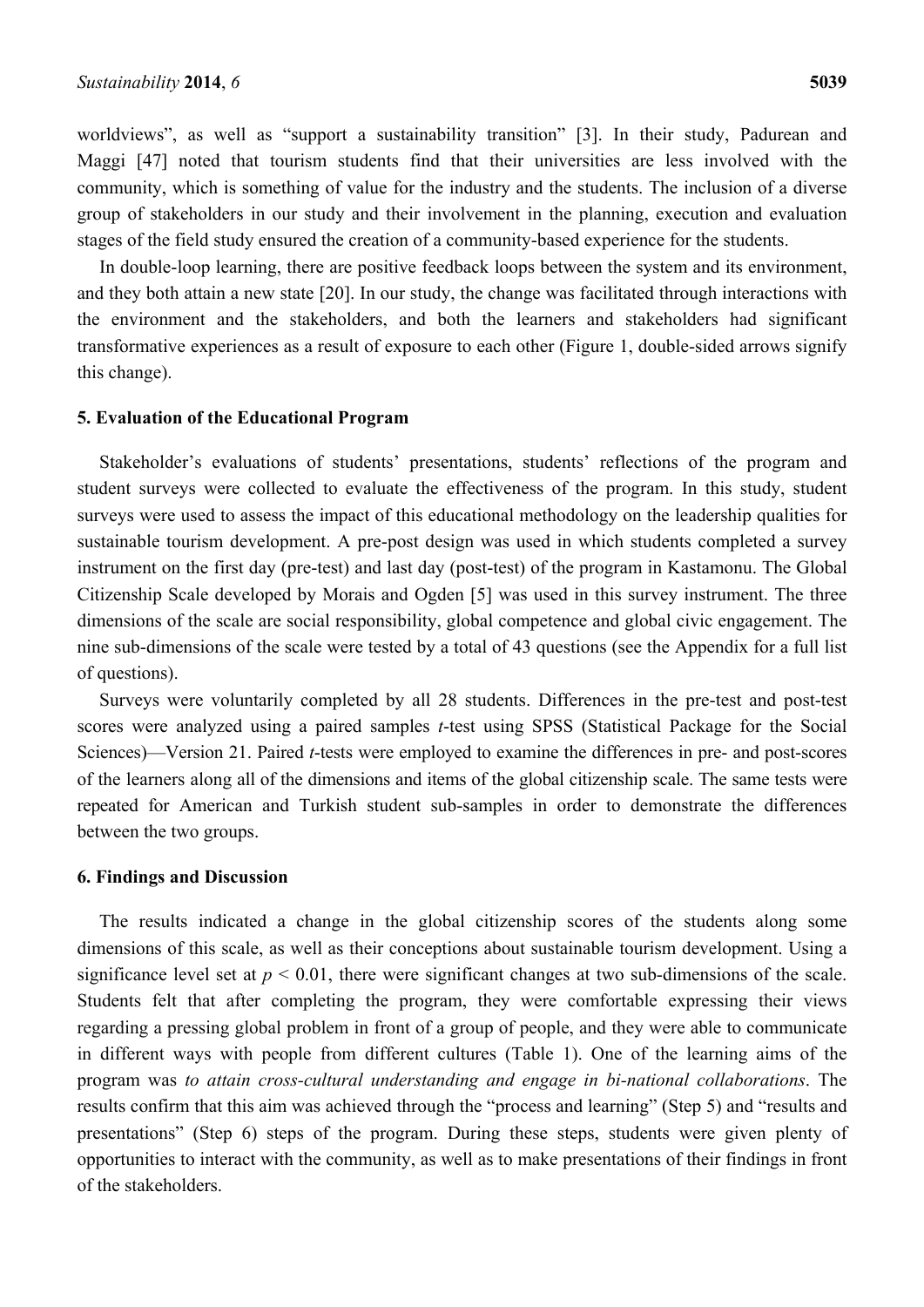Using a significance level set at  $p < 0.05$  and at  $p < 0.1$ , some other significant changes were also noted that supported changes in global justice and disparities, involvement in civic organizations and political voice (Table 1). Overall, as a result of the program, the greatest significant change for all of the students was observed in the global competence dimension and, specifically, in the intercultural communication and global knowledge sub-dimensions.

The program made absolutely no change for students in three sub-dimensions. Students felt that after completing the program, they continued not to feel responsible for the world's inequities and problems, they did not plan to get involved with a global humanitarian organization nor did they plan to pay a membership or make a cash donation to a global charity (see the Appendix for the scores). These results underlined the importance of the educational program design in the attainment of the pre-determined learning goals. In our program, the positioning of the stakeholders ensured that students received the confidence needed to effectively communicate with community members and organizations, which is reported to be an essential skill for future tourism professionals [25]. On the other hand, the program had no component for interaction with humanitarian organizations or global charities.

There were certain differences in the change among American and Turkish students. Firstly, only Turkish students have recorded change in the global justice and disparities sub-dimension (Table 1). Turkish students, by travelling to Kastamonu, have witnessed the income disparity in their country, whereas American students have been already expecting to see this in the global context. Secondly, only American students have learned to adapt their communication style with people from different cultures, and become aware of current issues that impact international relationships, because they were exposed to a new culture. Turkish students did not record any change, since they have travelled within their country. Conversely, only Turkish students became more activistic regarding global issues. They reported that they plan to do volunteer work and publicly share their opinions. These are not openly encouraged in Turkish society; however, the program has supported students to get engaged in these activities. Lastly, only American students planned to physically display support for global issues, since this type of activity is not very popular/common among students in Turkey.

The dimensions in which the scores of the learners changed significantly match closely with the learning goals adopted and the methodology employed in the design of the educational program. Sustainability principles were embedded within the program through the nine dimensions of the Seattle Area Happiness Initiative. Sites to be visited, stakeholders to be included and activities to be incorporated were determined along these dimensions in the design phase of the program. The results reveal that observed changes correspond to the program design and reflect the importance of the design phase on the effectiveness of the educational programs.

In the program design of this study, there were certain elements that were omitted, but could be added in further studies. Firstly, the design does not include the participation of true local students in the project. American students travelled with students from Istanbul to Kastamonu. Even if not as much as the Americans, Istanbul students are also foreign to the context of the Kastamonu region. We believe the inclusion of students from the Kastamonu University Tourism Management and Hospitality School would further enhance the learning experience of the visiting students. This alteration to the design would also benefit the local community, as the local students would learn and grow from the experience.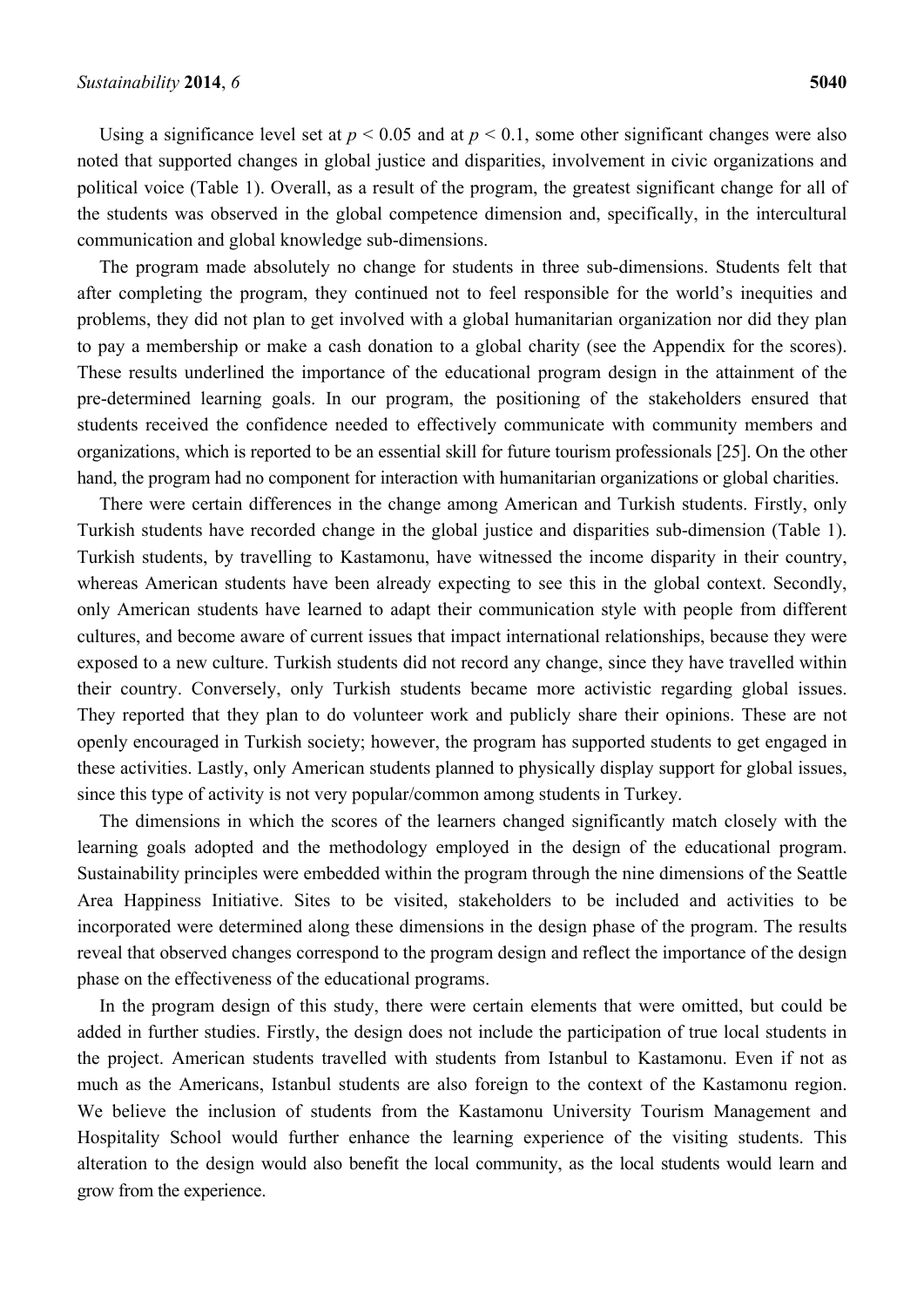| zenship scores.                     |                                       |  |                                     |         |                            |  |  |  |
|-------------------------------------|---------------------------------------|--|-------------------------------------|---------|----------------------------|--|--|--|
|                                     | <b>Turkish Students</b>               |  | <b>American Students</b>            |         |                            |  |  |  |
| Paired<br><b>Difference</b><br>Mean | Significance<br>t-score<br>(2-tailed) |  | Paired<br><b>Difference</b><br>Mean | t-score | Significance<br>(2-tailed) |  |  |  |

Table 1. Changes in the dimensions of global citizenship

**All Students** 

|                                                                                     | Paired            |          | Significance | Paired            |          | <b>Significance</b> | Paired            |          | Significance |
|-------------------------------------------------------------------------------------|-------------------|----------|--------------|-------------------|----------|---------------------|-------------------|----------|--------------|
|                                                                                     | <b>Difference</b> | t-score  |              | <b>Difference</b> | t-score  |                     | <b>Difference</b> | t-score  |              |
|                                                                                     | Mean              |          | (2-tailed)   | Mean              |          | $(2-tailed)$        | Mean              |          | $(2-tailed)$ |
| Social Responsibility: Global Justice and Disparities                               |                   |          |              |                   |          |                     |                   |          |              |
| It is OK if some people in the world have more opportunities than others.           | 0.250             | 1.760    | 0.090        | 0.385             | 1.806    | 0.096               | 0.133             | 0.695    | 0.499        |
| Global Competence: Intercultural Communication                                      |                   |          |              |                   |          |                     |                   |          |              |
| I often adapt my communication style to other people's cultural background.         | $-0.393$          | $-2.645$ | 0.013        | $-0.462$          | $-1.585$ | 0.139               | $-0.333$          | $-2.646$ | 0.019        |
| I am able to communicate in different ways with people from different cultures.     | $-0.357$          | $-2.423$ | 0.022        | $-0.154$          | $-1.477$ | 0.165               | $-0.667$          | $-2.870$ | 0.012        |
| Global Competence: Global Knowledge                                                 |                   |          |              |                   |          |                     |                   |          |              |
| I am informed of current issues that impact international relationships.            | $-0.222$          | $-2.280$ | 0.031        | 0.000             | 0.000    | 1.000               | $-0.429$          | $-3.122$ | 0.008        |
| I feel comfortable expressing my views regarding a pressing global problem in       | $-0.593$          | $-3.309$ | 0.003        | $-0.615$          | $-2.309$ | 0.040               | $-0.571$          | $-2.280$ | 0.040        |
| front of a group of people.                                                         |                   |          |              |                   |          |                     |                   |          |              |
| Global Civic Engagement: Involvement in Civic Organizations                         |                   |          |              |                   |          |                     |                   |          |              |
| Over the next six months, I plan to do volunteer work to help individuals and       | $-0.357$          | $-2.173$ | 0.039        | $-0.462$          | $-2.144$ | 0.053               | $-0.267$          | $-1.075$ | 0.301        |
| communities abroad.                                                                 |                   |          |              |                   |          |                     |                   |          |              |
| Global Civic Engagement: Political Voice                                            |                   |          |              |                   |          |                     |                   |          |              |
| Over the next six months, I will contact a newspaper or radio to express my         | $-0.357$          | $-1.987$ | 0.057        | $-0.462$          | $-2.144$ | 0.053               | $-0.267$          | $-.939$  | 0.364        |
| concerns about global environmental, social or political problems.                  |                   |          |              |                   |          |                     |                   |          |              |
| Over the next six months, I will display and/or wear badges/stickers/signs that     | $-0.429$          | $-2.714$ | 0.011        | $-0.231$          | $-1.148$ | 0.273               | $-0.600$          | $-2.553$ | 0.023        |
| promote a more just and equitable world.                                            |                   |          |              |                   |          |                     |                   |          |              |
| Over the next six months, I will express my views about international politics on a | $-0.250$          | $-1.491$ | 0.148        | $-0.385$          | $-2.739$ | 0.018               | $-0.133$          | $-0.459$ | 0.653        |
| website, blog or chat room.                                                         |                   |          |              |                   |          |                     |                   |          |              |
| Over the next six months, I will sign an e-mail or written petition seeking to help | $-0.071$          | $-0.386$ | 0.702        | $-0.385$          | $-2.132$ | 0.054               | 0.200             | 0.676    | 0.510        |
| individuals or communities abroad.                                                  |                   |          |              |                   |          |                     |                   |          |              |

Note: Italicized phrases are the dimensions of the Global Citizenship Scale.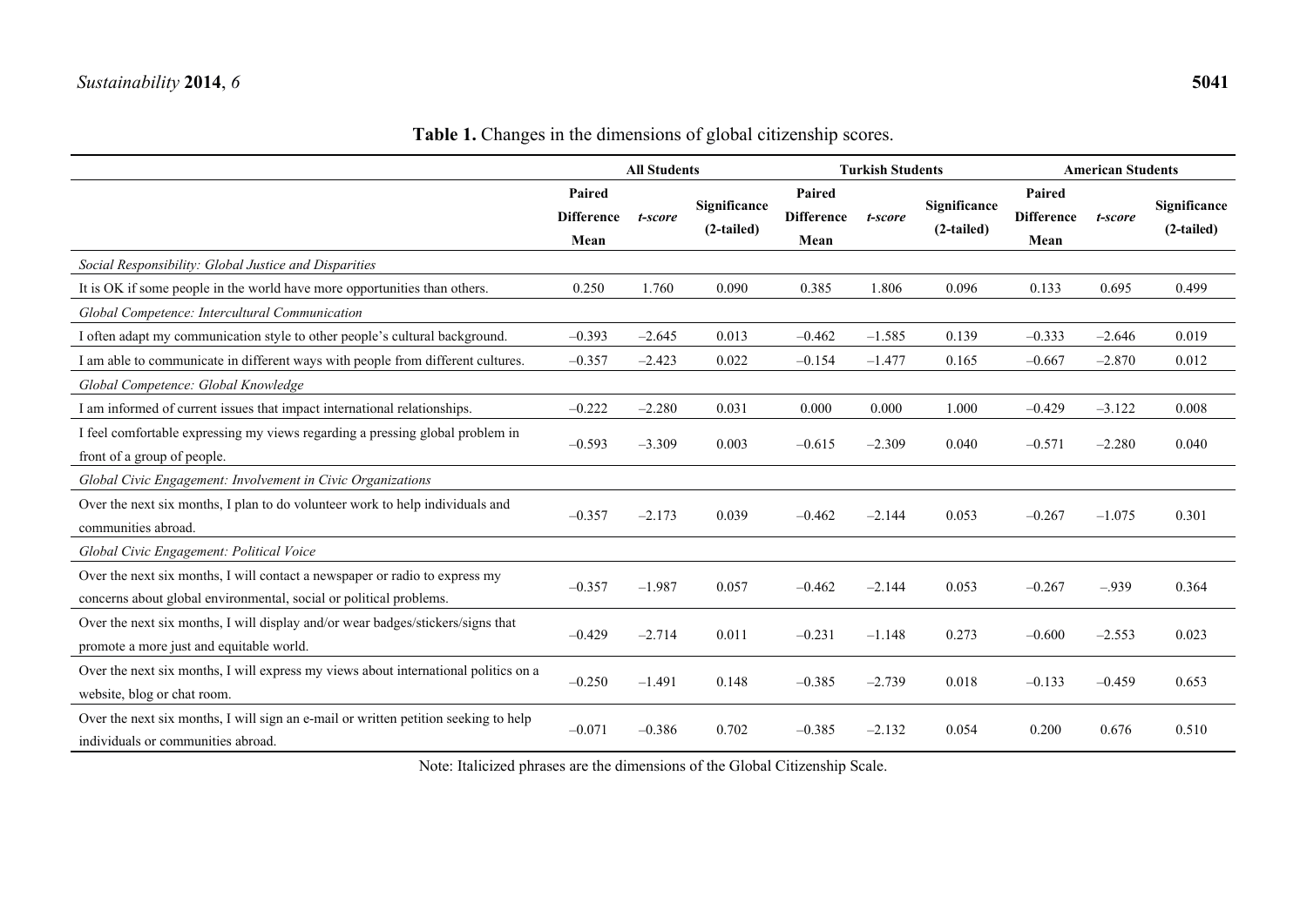The second design element that this study does not include is measuring and explaining the effect of this program on the local community. The double-sided arrows during Steps 4, 5 and 6 (Figure 1) indicate the changes made in the local community. We suggest conducting one-on-one in-depth interviews with community members before and after the program. Through using this method, it would be possible to address "how open and responsive" the community is for this experience [48]. Their experiences and suggestions would help the educators to increase the benefits of the program for all. The literature suggests the use of more collaborative approaches for ESD.

The results of the study have suggested that the program could do more to improve the intentions for involvement in volunteering and political voice. Therefore, we may suggest adding a more engaging voluntary component to the program that could happen with the participation of a global and a local NGO. It would be necessary to consult with the local stakeholders to understand what kinds of activities would benefit the community the most. For instance if *teenagers' use of free time during summer break* is a problem in the region, then a two-day workshop could be planned for teaching arts and sports activities to teenagers by the visiting students. Or workshops can be offered to teach local students about environmental sustainability (*i.e.*, recycling, reuse, reduce, conserve resources and environmental protection).

# **7. Conclusions**

In search for the right pedagogical approach, this research paper presents the design and implementation of a study-abroad program to foster students' global citizenship and increase their knowledge and skills in sustainable tourism development. Current studies suggest that the hospitality industry requires leaders that are capable of understanding and addressing the challenges of the industry. We believe higher education institutions should play an active role in this transformation and consider implementing principles of ESD.

Framed on the learning model in sustainability education in tourism proposed by Canziani *et al.* [24] the educational program demonstrated positive changes in participating students' global citizenship scores and can contribute to sustainable tourism education by providing a pedagogical model to embrace sustainability in the curriculum. The results of this study also suggest that the design of the educational program needs to be contextual. The educational program presented in this paper incorporated the contextual characteristics of the study area, problems of sustainable development, as well as specific challenges in developing tourism activity in the region. This contributed to the effectiveness of the program by integrating tourism development with sustainability concepts. Consequently, the contextual characteristics of any given study area should be incorporated into the design process of educational programs in other settings.

The significant changes observed in the learners' scores reflect the impact created as a result of the local emphasis integrated within the entire design structure of the program. Accordingly, no significant changes were observed in the global civic engagement dimension of the global citizenship scores of the learners. In future studies, local emphasis can be extended in a way to include a global engagement dimension to improve the effectiveness of the educational methodology. Furthermore, the testing effects of this program in the long term are also needed. This education program was run only once, and we suggest certain improvements to be made before transferring of the method to other contexts.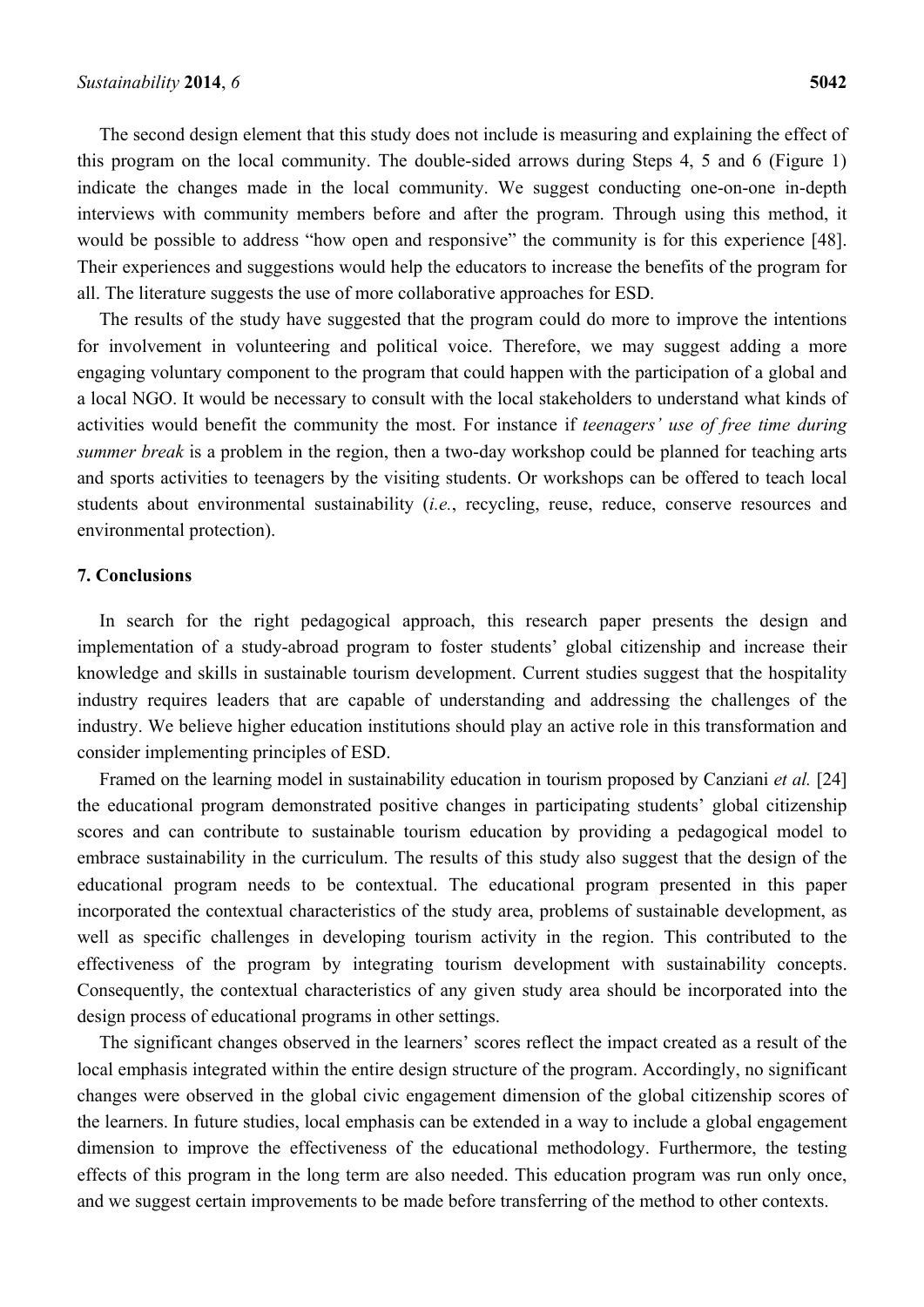# **Acknowledgments**

The authors wish to acknowledge the contributions of William Sample and the Fern Sample Stanford Memorial Endowment for the realization of this education program. The authors also wish to thank all of the stakeholders that have taken part in this educational program.

## **Author Contributions**

The co-authors designed the research jointly, performed the research and analyzed the data collectively. All authors contributed to the writing of the paper. They all read and approved the final manuscript.

# **Appendix**

| <b>Statements</b>                                                       |       | Mean | <b>Standard</b><br><b>Deviation</b> | Paired<br>Difference t-score<br>Mean |          | Significance<br>(2-tailed) |
|-------------------------------------------------------------------------|-------|------|-------------------------------------|--------------------------------------|----------|----------------------------|
| I think that most people around the world                               | pre-  | 1.86 | 0.891                               | 0.107                                | 0.682    | 0.501                      |
| get what they are entitled to have.                                     | post- | 1.75 | 0.887                               |                                      |          |                            |
| It is OK if some people in the world have                               | pre-  | 2.25 | 0.752                               | 0.250                                | 1.760    | $0.090*$                   |
| more opportunities than others                                          | post- | 2.00 | 0.943                               |                                      |          |                            |
| I think that people around the world get the                            | pre-  | 1.81 | 0.681                               | $-0.037$                             | $-0.214$ | 0.832                      |
| rewards and punishments they deserve.                                   | post- | 1.85 | 0.770                               |                                      |          |                            |
| In times of scarcity. it is sometimes                                   | pre-  | 1.86 | 0.970                               | 0.214                                | 1.362    | 0.184                      |
| necessary to use force against others to<br>get what you need.          | post- | 1.64 | 0.951                               |                                      |          |                            |
| The world is generally a fair place.                                    | pre-  | 1.89 | 0.567                               | 0.071                                | 0.570    | 0.573                      |
|                                                                         | post- | 1.82 | 0.548                               |                                      |          |                            |
| No one country or group of people should                                | pre-  | 4.25 | 1.143                               | $-0.036$                             | $-0.126$ | 0.901                      |
| dominate and exploit others in the world.                               | post- | 4.29 | 1.013                               |                                      |          |                            |
| The needs of the worlds' most fragile people                            | pre-  | 3.59 | 1.010                               | $-0.148$                             | $-0.941$ | 0.355                      |
| are more pressing than my own.                                          | post- | 3.74 | 0.764                               |                                      |          |                            |
| I think that many people around the                                     | pre-  | 1.82 | 0.772                               | $-0.036$                             | $-0.328$ | 0.745                      |
| world are poor because they do not<br>work hard enough.                 | post- | 1.86 | 0.803                               |                                      |          |                            |
| I respect and am concerned with the                                     | pre-  | 4.30 | 0.724                               | 0.148                                | 1.072    | 0.294                      |
| rights of all people globally.                                          | post- | 4.15 | 0.718                               |                                      |          |                            |
| Developed/Developing nations have the                                   | pre-  | 3.43 | 0.879                               | 0.107                                | 0.550    | 0.587                      |
| obligation to make incomes around the<br>world as equitable as possible | post- | 3.32 | 1.020                               |                                      |          |                            |
| American/Turkish people should emulate the                              | pre-  | 4.11 | 0.786                               | $-0.107$                             | $-0.769$ | 0.449                      |
| more sustainable and equitable behaviors of                             |       |      |                                     |                                      |          |                            |
| other developed/developing countries                                    |       | 4.21 | 0.738                               |                                      |          |                            |
| I do not feel responsible for the                                       | pre-  | 2.64 | 1.062                               | 0.000                                | 0.000    | 1.000                      |
| world's inequities and problems.                                        | post- | 2.64 | 1.193                               |                                      |          |                            |

## **Table A1.** Paired samples statistics: pre- and post-program scores.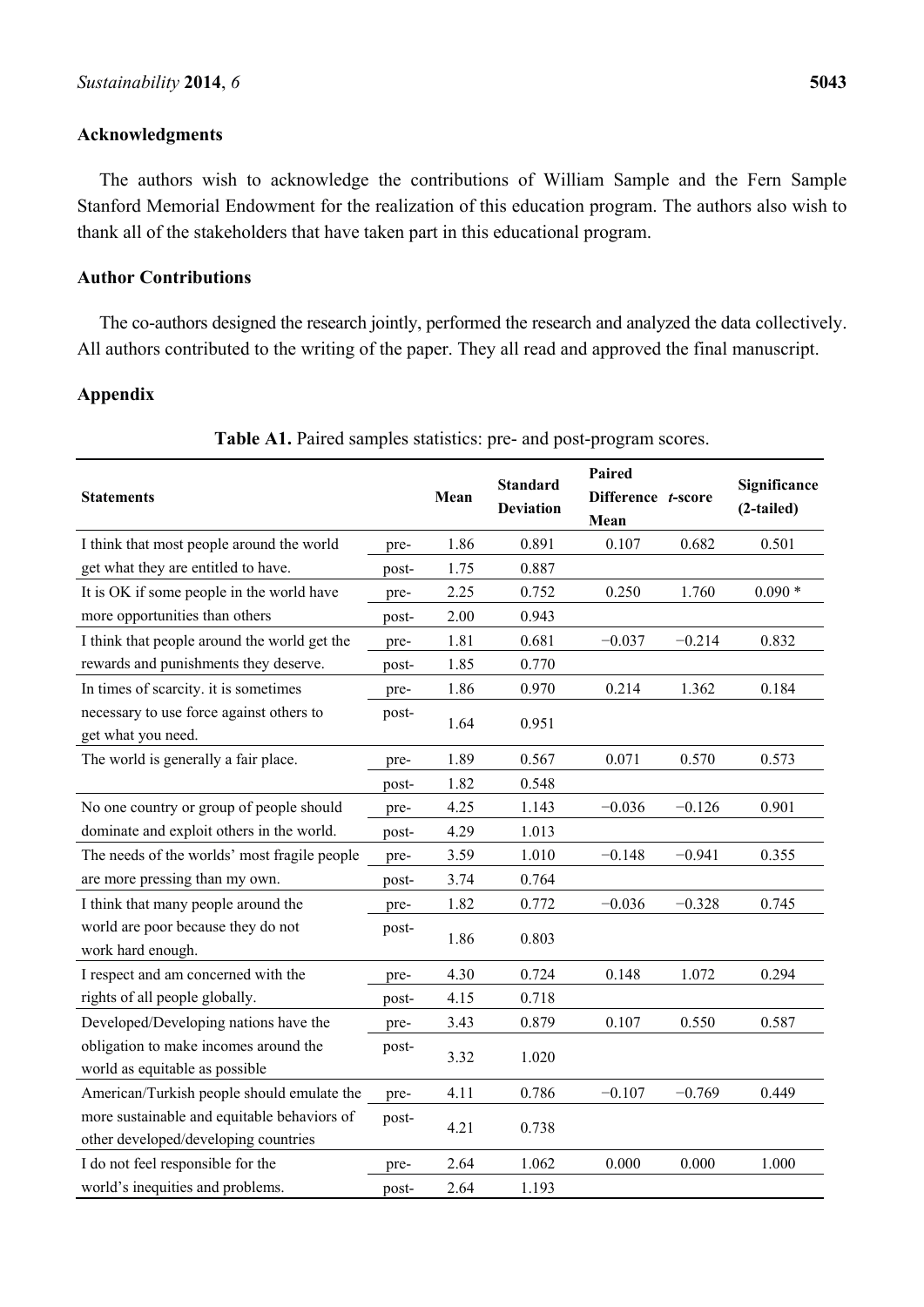**Table A1.** *Cont.* 

| <b>Statements</b>                                |       | Mean | Standard.<br><b>Deviation</b> | Paired<br>Difference t-score<br>Mean |          | Significance<br>(2-tailed) |
|--------------------------------------------------|-------|------|-------------------------------|--------------------------------------|----------|----------------------------|
| I think in terms of giving back to               | pre-  | 3.71 | 0.937                         | $-0.036$                             | $-0.238$ | 0.813                      |
| the global society.                              | post- | 3.75 | 0.799                         |                                      |          |                            |
| I am confident that I can thrive in any          | pre-  | 3.61 | 1.066                         | $-0.214$                             | $-0.902$ | 0.375                      |
| culture or country.                              | post- | 3.82 | 0.945                         |                                      |          |                            |
| I know how to develop a place to help mitigate   | pre-  | 3.36 | 0.731                         | $-0.143$                             | $-0.891$ | 0.381                      |
| a global environmental or social problem.        | post- | 3.50 | 0.745                         |                                      |          |                            |
| I know several ways in which I can make          | pre-  | 3.43 | 0.920                         | $-0.107$                             | $-0.682$ | 0.501                      |
| a difference on some of this world's most        | post- |      |                               |                                      |          |                            |
| worrisome problems.                              |       | 3.54 | 0.793                         |                                      |          |                            |
| I am able to get other people to care about      | pre-  | 3.75 | 0.967                         | $-0.250$                             | $-1.567$ | 0.129                      |
| global problems that concern me.                 | post- | 4.00 | 0.609                         |                                      |          |                            |
| I unconsciously adapt my behavior and            | pre-  | 3.96 | 0.744                         | $-0.036$                             | $-0.328$ | 0.745                      |
| mannerisms when I am interacting with            | post- |      |                               |                                      |          |                            |
| people of other cultures.                        |       | 4.00 | 0.720                         |                                      |          |                            |
| I often adapt my communication style to          | pre-  | 3.71 | 0.763                         | $-0.393$                             | $-2.645$ | $0.013**$                  |
| other people's cultural background               | post- | 4.11 | 0.737                         |                                      |          |                            |
| I am able to communicate in different ways       | pre-  | 3.79 | 0.630                         | $-0.429$                             | $-3.057$ | $0.005$ ***                |
| with people from different cultures.             | post- | 4.21 | 0.499                         |                                      |          |                            |
| I am fluent in more than one language.           | pre-  | 2.71 | 1.410                         | $-0.179$                             | $-1.307$ | 0.202                      |
|                                                  | post- | 2.89 | 1.397                         |                                      |          |                            |
| I welcome working with people who                | pre-  | 4.52 | 0.580                         | 0.148                                | 1.162    | 0.256                      |
| have different cultural values from me.          | post- | 4.37 | 0.492                         |                                      |          |                            |
| I am able to mediate interactions between people | pre-  | 3.68 | 0.670                         | $-0.357$                             | $-2.423$ | $0.022**$                  |
| of different cultures by helping them understand | post- |      |                               |                                      |          |                            |
| each other's values and practices.               |       | 4.04 | 0.508                         |                                      |          |                            |
| I am informed of current issues that             | pre-  | 3.59 | 0.797                         | $-0.222$                             | $-2.280$ | $0.031**$                  |
| impact international relationships.              | post- | 3.81 | 0.557                         |                                      |          |                            |
| I feel comfortable expressing my views           | pre-  | 3.26 | 0.764                         | $-0.593$                             | $-3.309$ | $0.003$ ***                |
| regarding a pressing global problem in front     | post- | 3.85 | 0.770                         |                                      |          |                            |
| of a group of people.                            |       |      |                               |                                      |          |                            |
| I am able to write an opinion letter to a local  | pre-  | 3.54 | 0.793                         | $-0.179$                             | $-1.000$ | 0.326                      |
| media source expressing my concerns over         | post- | 3.71 | 0.810                         |                                      |          |                            |
| global inequalities and issues.                  |       |      |                               |                                      |          |                            |
| Over the next 6 months. I plan to do             | pre-  | 3.21 | 1.031                         | $-0.357$                             | $-2.173$ | $0.039**$                  |
| volunteer work to help individuals               | post- | 3.57 | 0.920                         |                                      |          |                            |
| and communities abroad.                          |       |      |                               |                                      |          |                            |
| Over the next 6 months. I will participate in a  | pre-  | 3.71 | 1.117                         | $-0.071$                             | $-0.493$ | 0.626                      |
| walk, dance, run, or bike ride in support of a   | post- | 3.79 | 0.995                         |                                      |          |                            |
| global cause.                                    |       |      |                               |                                      |          |                            |
| Over the next 6 months. I will volunteer         | pre-  | 3.25 | 0.887                         | $-0.071$                             | $-0.420$ | 0.678                      |
| my time working to help individuals or           | post- | 3.32 | 0.945                         |                                      |          |                            |
| communities abroad.                              |       |      |                               |                                      |          |                            |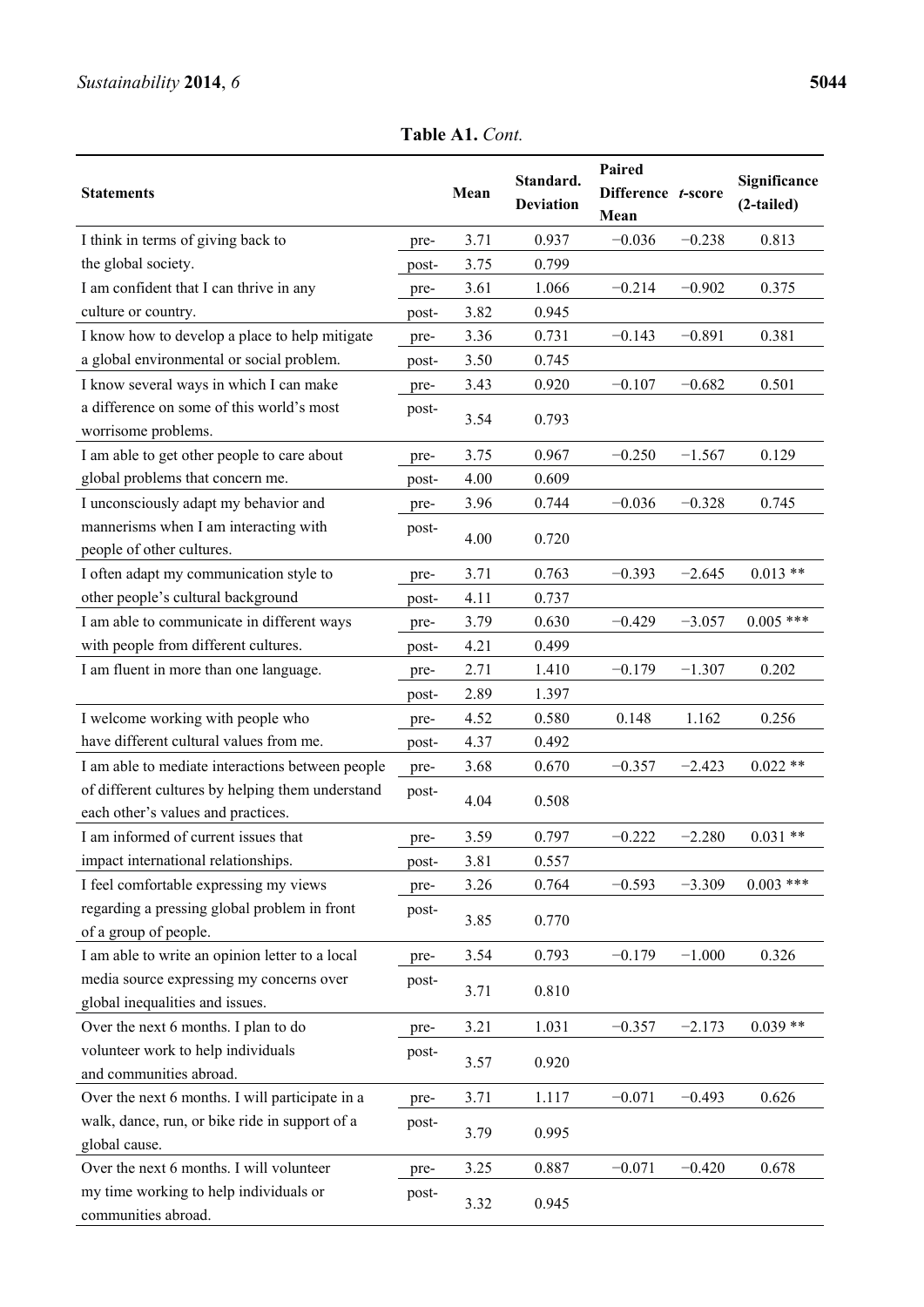**Table A1.** *Cont.* 

| <b>Statements</b>                                |       | Mean | Standard.<br><b>Deviation</b> | Paired<br>Difference t-score<br>Mean |          | Significance<br>(2-tailed) |  |
|--------------------------------------------------|-------|------|-------------------------------|--------------------------------------|----------|----------------------------|--|
| Over the next 6 months. I plan to get            | pre-  | 3.21 | 0.876                         | 0.000                                | 0.000    | 1.000                      |  |
| involved with a global humanitarian              | post- |      |                               |                                      |          |                            |  |
| organization or project.                         |       | 3.21 | 0.787                         |                                      |          |                            |  |
| Over the next 6 months. I plan to help           | pre-  | 3.54 | 0.962                         | 0.071                                | 0.465    | 0.646                      |  |
| international people who are in difficulty.      | post- | 3.46 | 0.881                         |                                      |          |                            |  |
| Over the next 6 months. I plan to get            | pre-  | 3.46 | 0.999                         | $-0.036$                             | $-0.238$ | 0.813                      |  |
| involved in a program that addresses             | post- |      |                               |                                      |          |                            |  |
| the global environmental crisis.                 |       | 3.50 | 0.962                         |                                      |          |                            |  |
| Over the next 6 months. I will work              | pre-  | 2.93 | 0.813                         | $-0.286$                             | $-1.769$ | $0.088 *$                  |  |
| informally with a group toward solving           | post- |      | 0.787                         |                                      |          |                            |  |
| a global humanitarian problem.                   |       | 3.21 |                               |                                      |          |                            |  |
| Over the next 6 months. I will pay a membership  | pre-  | 3.04 | 1.105                         | 0.000                                | 0.000    | 1.000                      |  |
| or make a cash donation to a global charity.     | post- | 3.04 | 0.999                         |                                      |          |                            |  |
| Over the next 6 months. I will contact a         | pre-  | 2.32 | 0.819                         | $-0.357$                             | $-1.987$ | $0.057*$                   |  |
| newspaper or radio to express my concerns        | post- |      |                               |                                      |          |                            |  |
| about global environmental, social,              |       | 2.68 | 0.945                         |                                      |          |                            |  |
| or political problems.                           |       |      |                               |                                      |          |                            |  |
| Over the next 6 months. I will express my views  | pre-  | 3.04 | 1.105                         | $-0.250$                             | $-1.491$ | 0.148                      |  |
| about international politics on a website, blog, | post- | 3.29 | 0.937                         |                                      |          |                            |  |
| or chat room.                                    |       |      |                               |                                      |          |                            |  |
| Over the next 6 months. I will sign an e-mail or | pre-  | 3.29 | 1.049                         | $-0.071$                             | $-0.386$ | 0.702                      |  |
| written petition seeking to help individuals or  | post- | 3.36 | 1.026                         |                                      |          |                            |  |
| communities abroad.                              |       |      |                               |                                      |          |                            |  |
| Over the next 6 months. I will contact or visit  | pre-  | 2.43 | 0.836                         | $-0.143$                             | $-1.000$ | 0.326                      |  |
| someone in government to seek public action on   | post- | 2.57 | 0.790                         |                                      |          |                            |  |
| global issues and concerns.                      |       |      |                               |                                      |          |                            |  |
| Over the next 6 months. I will display and/or    | pre-  | 3.14 | 1.044                         | $-0.429$                             | $-2.714$ | $0.011**$                  |  |
| wear badges/stickers/signs that promote a more   | post- | 3.57 | 0.879                         |                                      |          |                            |  |
| just and equitable world.                        |       |      |                               |                                      |          |                            |  |
| Over the next 6 months. I will participate in a  | pre-  | 3.57 | 0.959                         | $-0.036$                             | $-0.197$ | 0.846                      |  |
| campus forum. Live music or theater              | post- |      |                               |                                      |          |                            |  |
| performance or other event where young people    |       | 3.61 | 0.832                         |                                      |          |                            |  |
| express their views about global problems.       |       |      |                               |                                      |          |                            |  |
| If at all possible. I will always buy fair-trade | pre-  | 4.07 | 0.858                         | $-0.036$                             | $-0.273$ | 0.787                      |  |
| or locally grown products and brands.            | post- | 4.11 | 0.737                         |                                      |          |                            |  |
| I will deliberately buy brands and products that | pre-  | 3.79 | 0.876                         | 0.071                                | 0.493    | 0.626                      |  |
| are known to be good stewards of marginalized    | post- | 3.71 | 0.854                         |                                      |          |                            |  |
| people and places.                               |       |      |                               |                                      |          |                            |  |
| I will boycott brands or products that are known | pre-  | 3.71 | 0.854                         | 0.107                                | 0.648    | 0.523                      |  |
| to harm marginalized global people and places.   | post- | 3.61 | 0.916                         |                                      |          |                            |  |

\*\*\* denotes  $p < 0.01$ ; \*\* denotes  $p < 0.05$ ; \* denotes  $p < 0.1$ .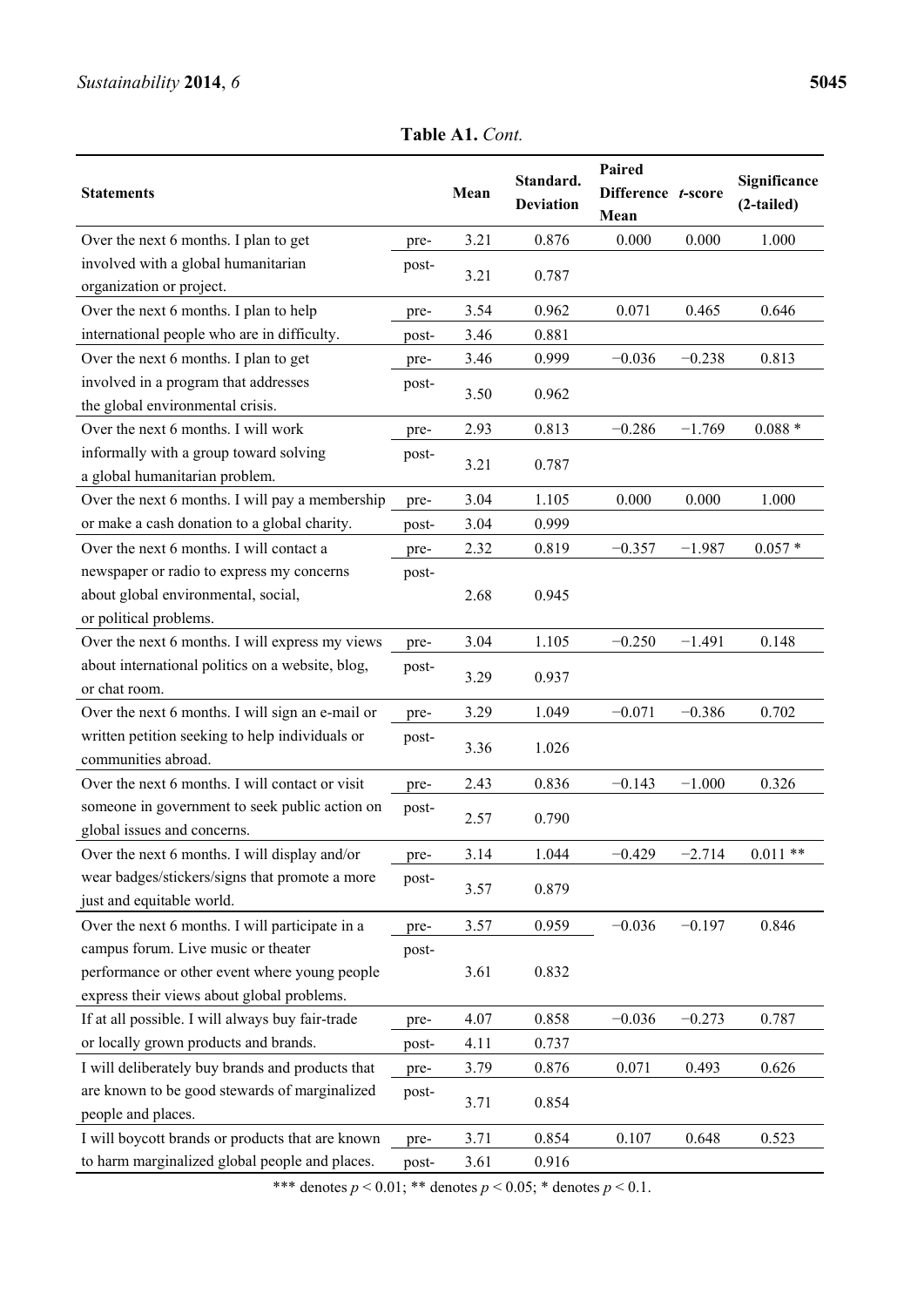# **Conflicts of Interest**

The authors declare no conflict of interest.

# **References**

- 1. United Nations Educational, Scientific and Cultural Organization (UNESCO). United Nations Decade of Education for Sustainable Development 2005–2014. Available online: http://unesdoc. unesco.org/images/0014/001416/141629e.pdf (accessed on 10 September 2013).
- 2. Oxfam. Education for Global Citizenship: A Guide for Schools. Available online: http://www.oxfam.org.uk/~/media/Files/Education/Global%20Citizenship/education for global citizenship a guide for schools.ashx (accessed on 8 September 2013).
- 3. Henry, A.D. The challenge of learning for sustainability: A prolegomenon to theory*. Hum. Ecol. Rev.* **2009**, *16*, 131–139.
- 4. McFarlane, D.; Ogazon, A. The challenges of sustainability education*. J. Multidiscip. Res.* **2011**, *3*, 1947–2900.
- 5. Morais, D.B.; Ogden, A.C. Initial development and validation of the Global Citizenship Scale*. J. Stud. Int. Educ.* **2011**, *15*, 445–466.
- 6. Vann, J.; Pacheco, P.; Motloch, J. Cross-cultural education for sustainability: Development of an introduction to sustainability course*. J. Clean. Prod.* **2006**, *14*, 900–905.
- 7. Jones, P.; Selby, D.; Sterling, S. Introduction. In *Sustainability Education: Perspectives and Practice Across Higher Education*; Jones, P., Selby, D., Sterling, S., Eds.; Earthscan: London, UK, 2010; pp. 1–17.
- 8. The Scottish Government. Learning for Change: Scotland's Action Plan for the Second Half of the UN Decade of Education for Sustainable Development. Available online: http://www. scotland.gov.uk/Publications/2010/05/20152453/2 (accessed on 8 September 2013).
- 9. ARIES. Education for Sustainability. Macquire University. Available online: http://aries.mq. edu.au/publications/aries/efs\_brochure/pdf/efs\_brochure.pdf (accessed on 5 October 2013).
- 10. Jones, P.; Trier, C.J.; Richards, J.P. Embedding education for sustainable development in higher education: A Case study examining common challenges and opportunities for undergraduate programmes*. Int. J. Educ. Res.* **2008**, *47*, 341–350.
- 11. Gretzel, U.; Isacsson, A.; Matarrita, D.; Wainio, E. Teaching based on TEFI values: A case study*. J. Teach. Travel Tour.* **2011**, *11*, 94–106.
- 12. Chalkley, B.; Blumhof, J.; Ragnarsdottir, K.V. Geography earth and environmental sciences: A suitable home for ESD? In *Sustainability Education: Perspectives and Practice Across Higher Education*; Jones, P., Selby, D., Sterling, S., Eds.; Earthscan: London, UK, 2010; pp. 93–108.
- 13. Tilbury, D. Higher education for sustainability: A global overview of commitment and progress. In *Higher Education's Commitment to Sustainability: From Understanding to Action*; Global University Network for Innovation (GUNI), Ed.; Palgrave Macmillan: Paris, France, 2011; pp. 1–21.
- 14. Eames, M.T. At the crossroads: Teaching sustainability at university. A comparison of experiences from Kingston and Olderburg Universities. In *Developing Sustainability*; Comby, J.,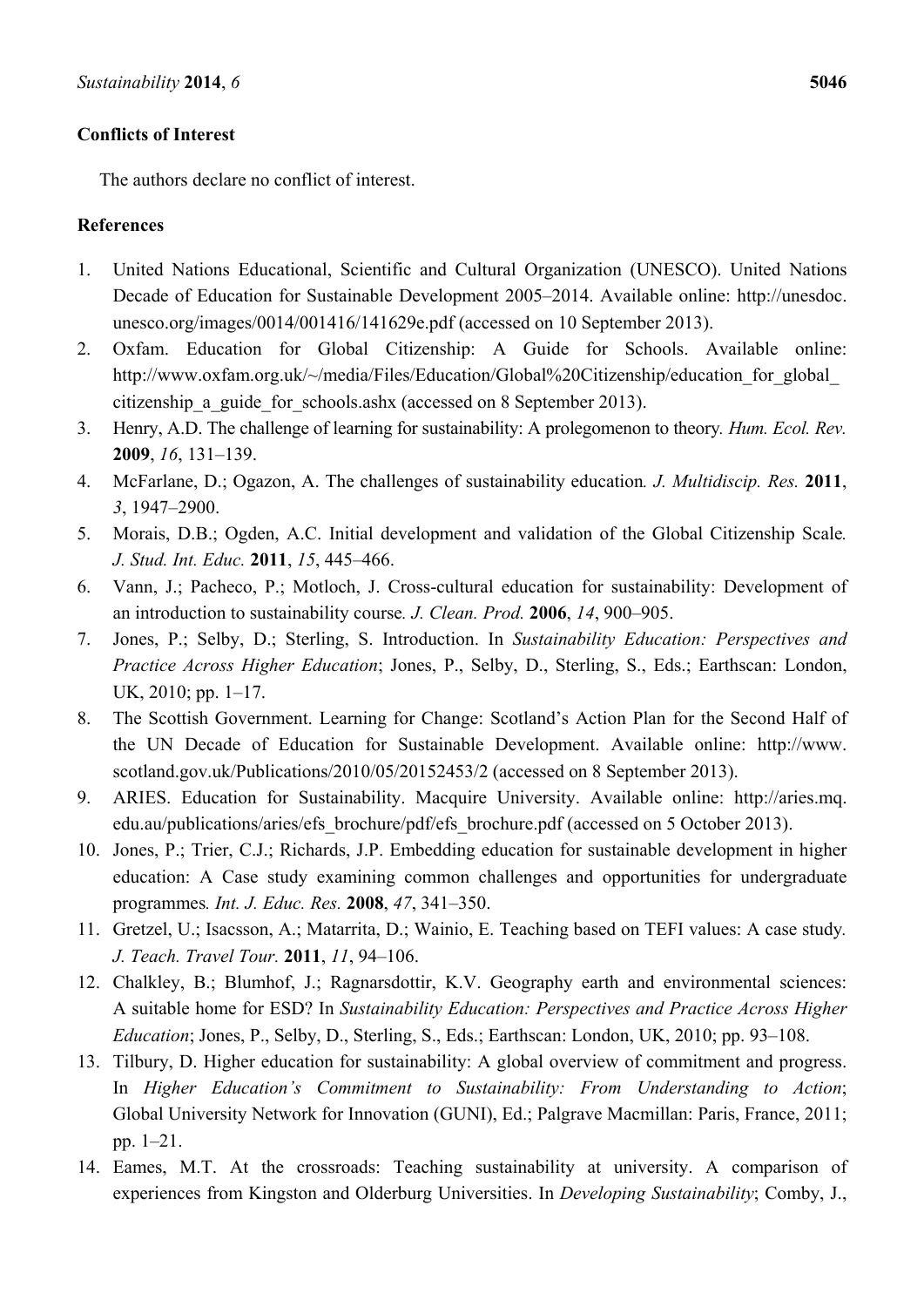Eames, K.A.T., Tirlani, V., Guihery, L., Gomez, J.M., Öktem, A.U., Eds.; Istanbul Bilgi University Press: Istanbul, Turkey, 2013; pp. 77–94.

- 15. Lozano, R. Incorporation and institutionalization of SD into universities: Breaking through barriers to change*. J. Clean. Prod.* **2006**, *14*, 787–796.
- 16. Lidgren, A.; Rodhe, H.; Huisingh, D. A systemic approach to incorporate sustainability into university courses and curricula*. Clean. Prod.* **2006**, *14*, 797–809.
- 17. Cotton, D.; Winter, J. It's not just bits of paper and light bulbs: A Review of sustainability pedagogies and their potential for use in higher education. In *Sustainability Education: Perspectives and Practice Across Higher Education*; Jones, P., Selby, D., Sterling, S., Eds.; Earthscan: London, UK, 2010; pp. 39–54.
- 18. Wilson, E.; Small, J. TEFI 6, June 28–30, 2012, Milan, Italy: Transformational leadership for tourism education*. J. Teach. Travel Tour.* **2013**, *13*, 202–206.
- 19. Blottnitz, H.V. Promoting active learning in sustainable development: Experiences from a 4th year chemical engineering course*. J. Clean. Prod.* **2006**, *14*, 916–923.
- 20. Sterling, S. Higher education, sustainability, and the role of systemic learning. In *Higher Education and the Challenge of Sustainability: Problematics, Promise, and Practice*; Corcoran, P.E., Wals, J., Arjen, E., Eds.; Kluwer Academic Publishers: Hingham, MA, USA, 2004; pp. 47–70.
- 21. Lugg, A. Developing sustainability-literate citizens through outdoor learning: Possibilities for outdoor education in Higher Education*. J. Adventure Educ. Outdoor Learn.* **2007**, *7*, 97–112.
- 22. Sharpley, R. Tourism and sustainable development: Exploring the theoretical divide*. J. Sustain. Tour.* **2000**, *8*, 1–19.
- 23. Castellani, V.; Sala, S. Sustainable performance index for tourism policy development*. Tour. Manag.* **2010**, *31*, 871–880.
- 24. Canziani, B.F.; Sönmez, S.; Hsien, Y.; Byrd, E.T. A learning theory framework for sustainability education in tourism. *J. Teach. Travel Tour.* **2012**, *12*, 3–20.
- 25. International Society of Sustainability Professionals (ISSP). The Sustainability Professional: 2010 Competency Survey Report 2010. Available online: http://www.sustainabilityprofessionals.org/ sustainability-professional-2010-competency-survey-report (accessed on 8 October 2013).
- 26. Sheldon, P.J.; Fesenmaier, D.R; Tribe, J. The tourism education futures initiative (TEFI): Activating change in tourism education*. J. Teach. Travel Tour.* **2011**, *11*, 2–23.
- 27. Leihy, P.; Salazar, J. *Education for Sustainability in University Curricula: Policies and Practice in Victoria*; Centre for the Study of Higher Education, University of Melbourne: Melbourne, Australia, 2011.
- 28. United Nations Educational, Scientific and Cultural Organization (UNESCO). *Teaching and Learning for a Sustainable Future Sustainable Tourism*; UNESCO: Paris, France, 2013. Available online: http://www.unesco.org/education/tlsf/mods/theme\_c/mod16.html (accessed on 8 September 2013).
- 29. Junyent, M.; Geli de Ciurana, A.M. Education for sustainability in university studies: A model for reorienting the curriculum. *Br. Educ. Res. J.* **2008**, *34*, 763–782.
- 30. Sheldon, P.; Fesenmaier, D.; Woeber, K.; Cooper, C.; Antonioli, M. Tourism education futures, 2010–2030: Building the capacity to lead*. J. Teach. Tour. Travel* **2008**, *7*, 61–68.